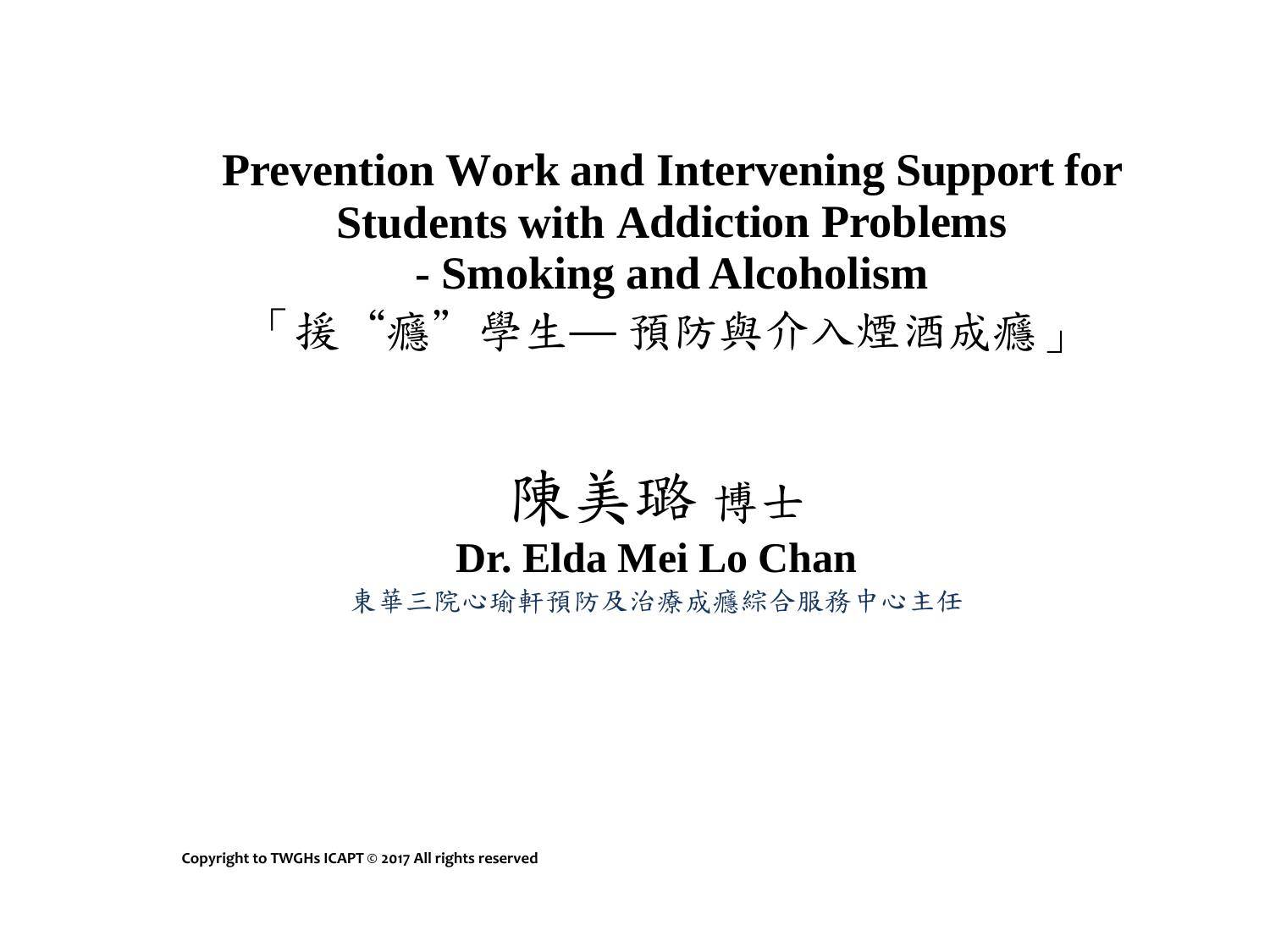### 「援"癮"學生**—** 預防與介入煙酒成癮」

- **1. What is addiction?**
- **2. Facts and figures**
- **3. Understanding the trends of youth smoking and drinking**
- **4. Understanding the etiology**
- **5. Understanding the defensiveness**
- **6. How can we prevent youth from smoking and drinking problems**
- **7. Communicating with our youths**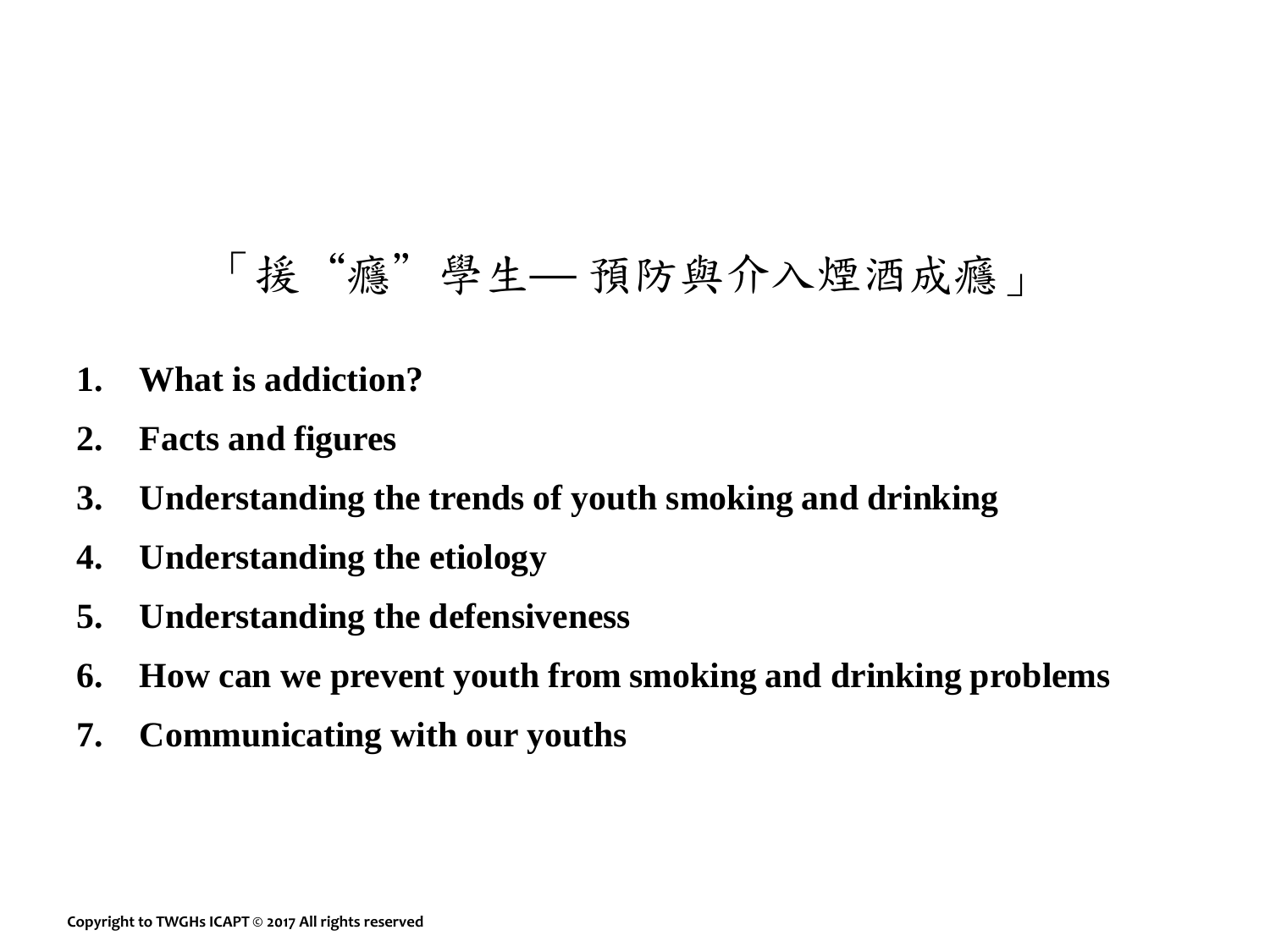## **1. What is Addiction?**

• **Substance (**物質**)** • **Behavioural (**行為**)**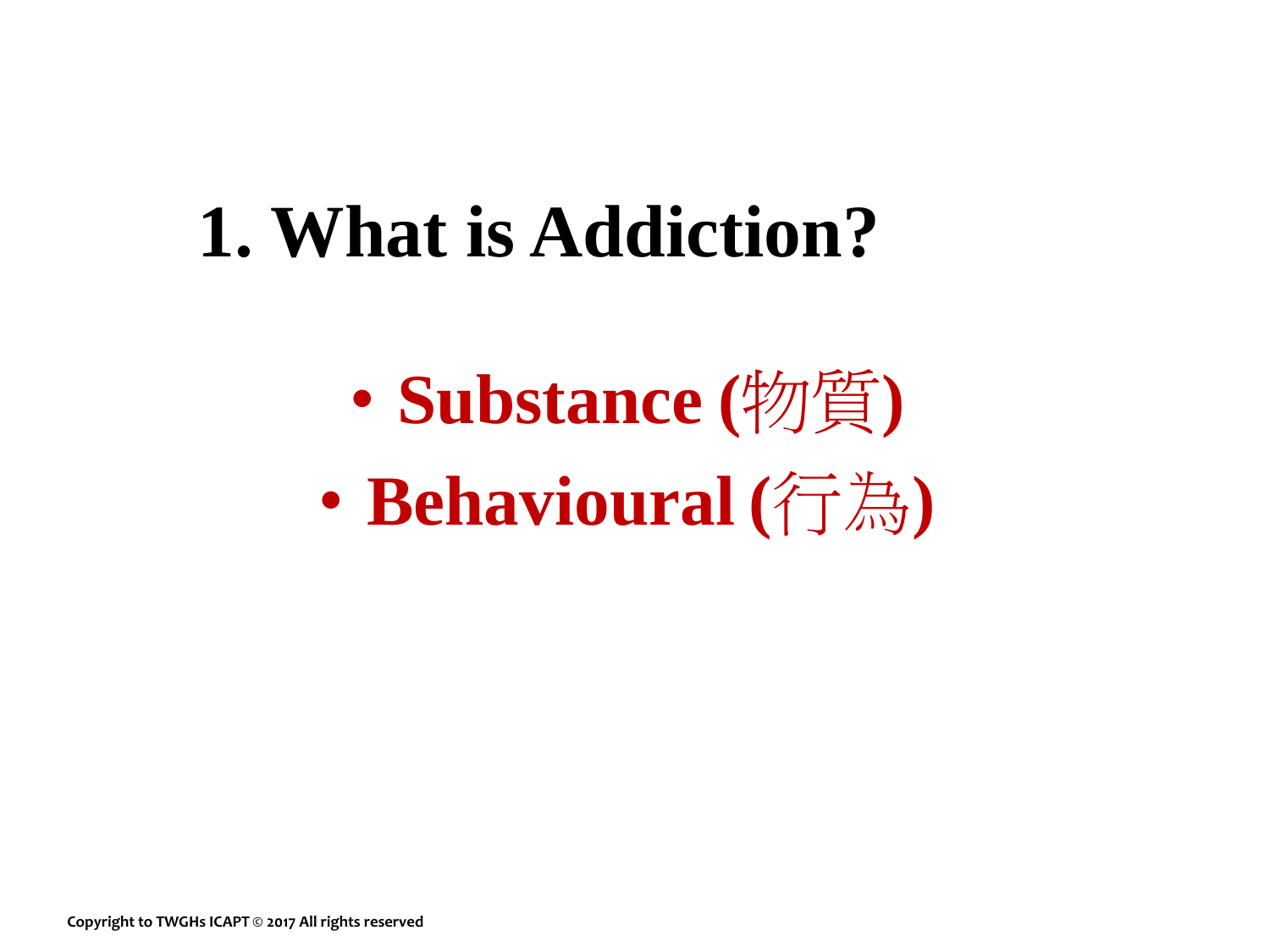## **Substance (**物質**)**

- Narcotics Analgesics 麻醉劑
- Hallucinogens 迷幻劑
- Depressants 鎮抑劑
- Stimulants 興奮劑
- Tranquillizers 鎮靜劑
- Others, e.g Ketamine 氯胺酮, Codeine 咳藥
- Alcohol 酒精
- Tobacco 煙草
- Inhalants 吸入劑
- Caffeine 咖啡因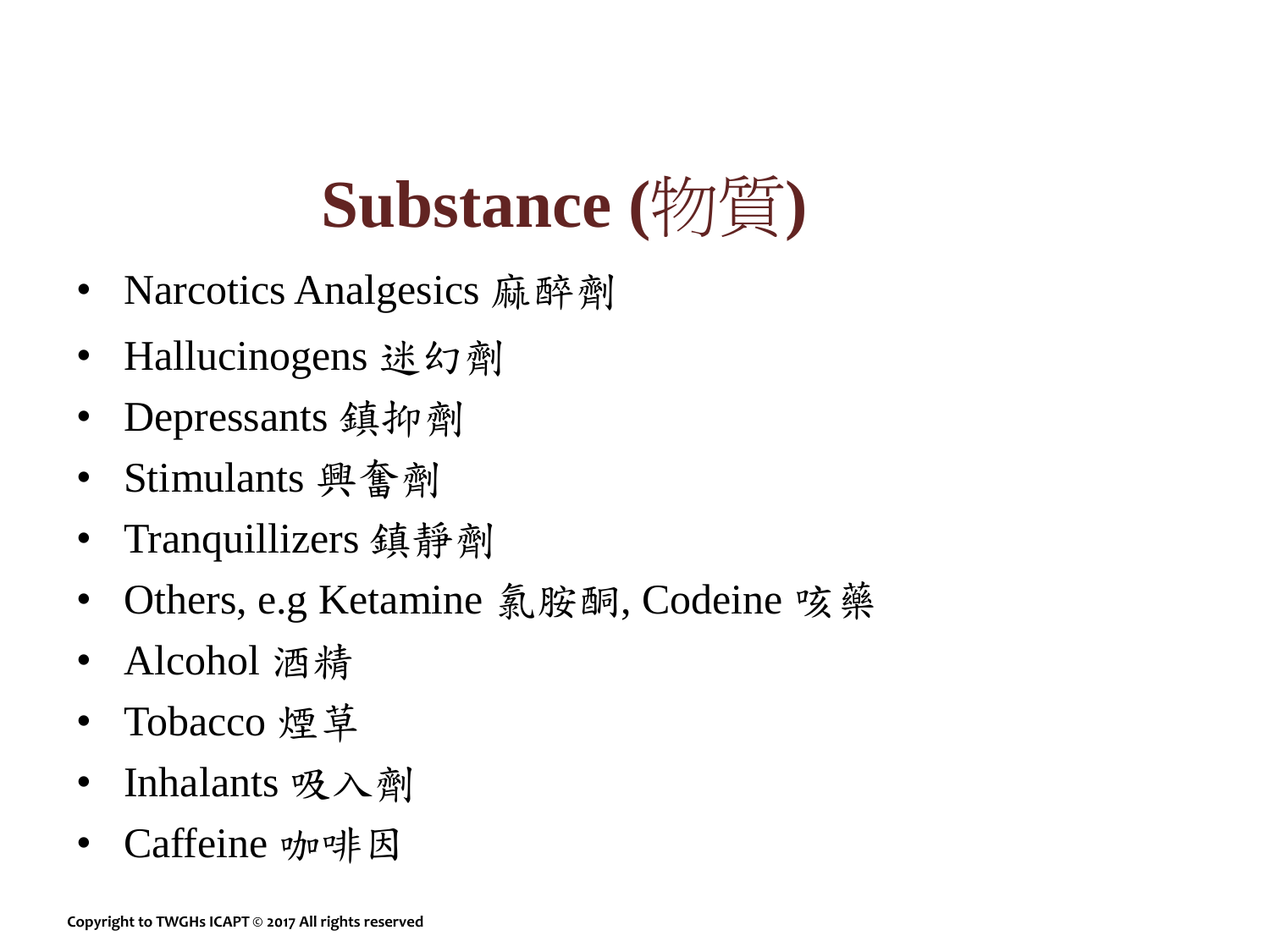## **Behavioural (**行為**)**

- Pathological Gambling 病態賭博
- Compulsive Buying 購物成癮
- Internet Addiction 上網成癮
- Sexual Addiction 性沉溺
- Eating Disorder 飲食失調
- Compulsive Exercise 強迫性運動
- Compulsive Shop Lifting 強迫性偷竊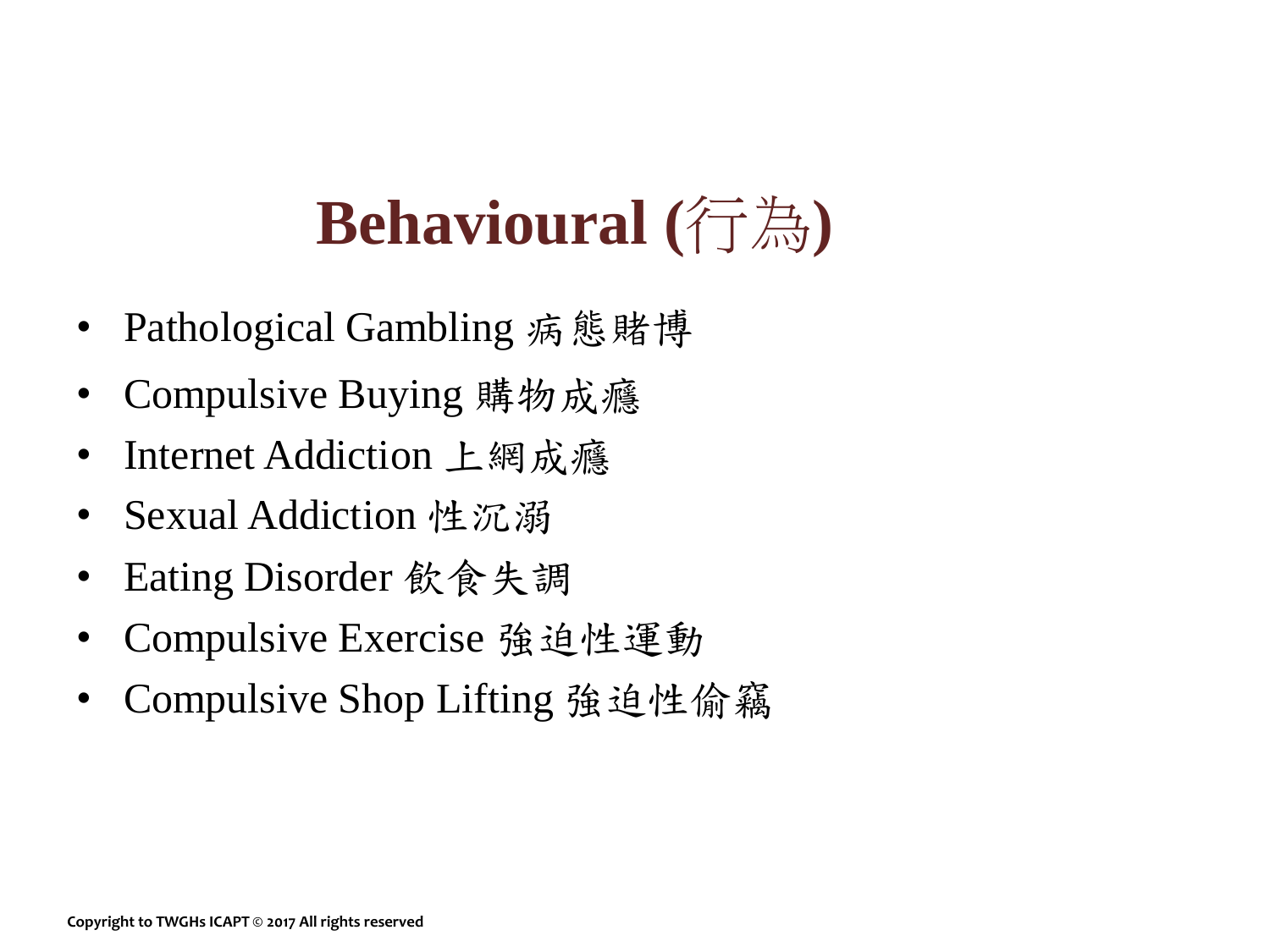## **1. What is Addiction**

美國哈佛大學醫學院 Howard. J. Shaffer(1999)教授提出成癮指標的 **3 Cs**,幫助我們了解成癮行為的特徵:

#### **Craving (**強 烈 欲 望 **)**

強烈參與成癮行為的欲望,不斷計劃如何進行成癮行為。

**Loss of Control (**失 去 控 制 **)**

失去對成癮行為的自控能力。

**Continued involvement (**不 顧 後 果 **)**

即使因大量進行成癮行為導致嚴重不良的後果,但仍繼續有關的 行爲。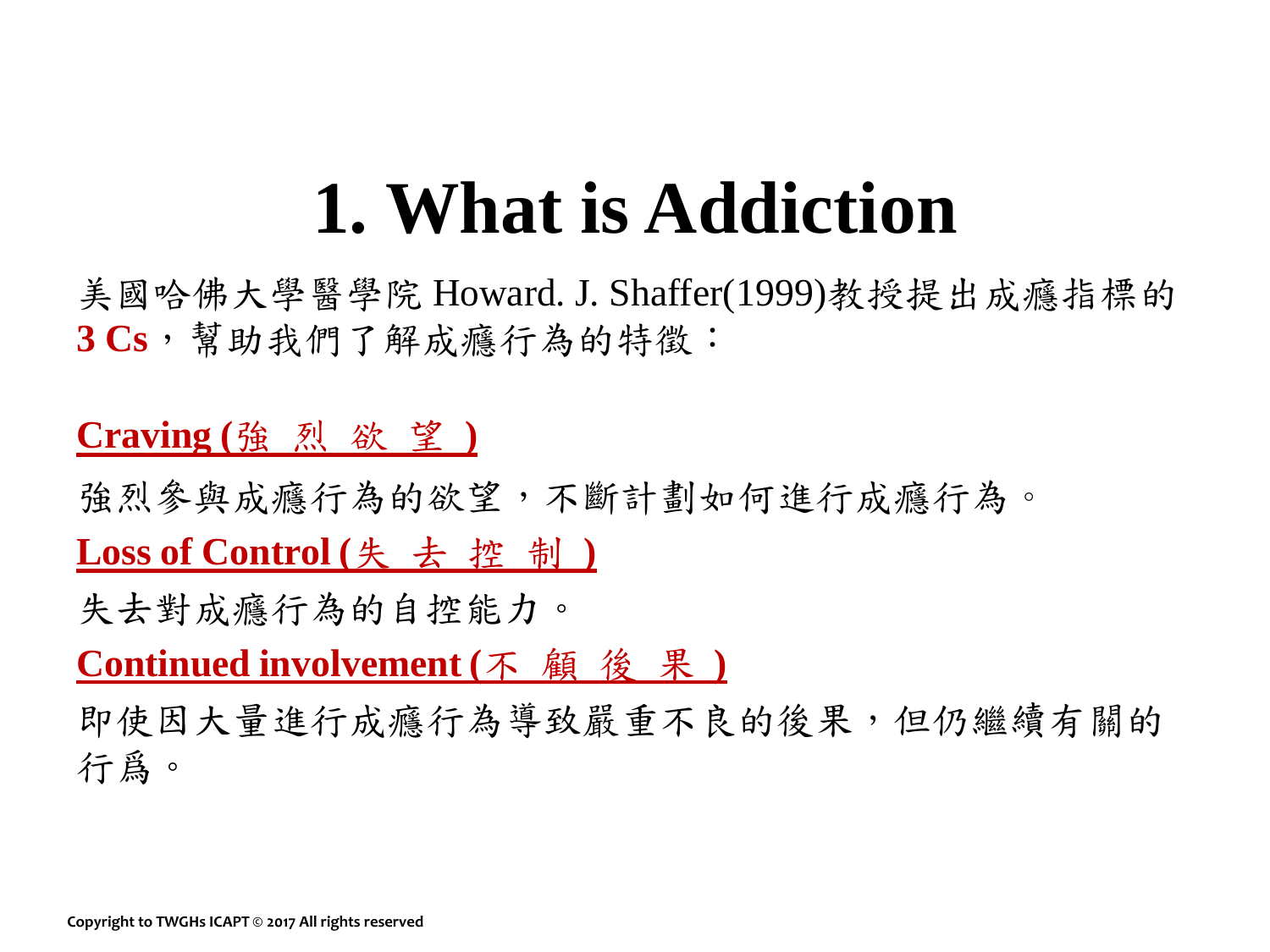- Worldwide, 3.3 million deaths every year result from harmful use of alcohol, this represent 5.9 % of all deaths.
- In the age group  $20 39$  years approximately 25 % of the total deaths are alcoholattributable.
- Alcohol is the drug of choice among youth. Each year, approximately 5,000 young people under the age of 21 die in US as a result of underage drinking; this includes about 1,900 deaths from motor vehicle crashes, 1,600 as a result of homicides, 300 from suicide, as well as hundreds from other injuries such as falls, burns, and drownings.

Sources : WHO (2015) ; National Institute on Alcohol Abuse and Alcoholism (2006)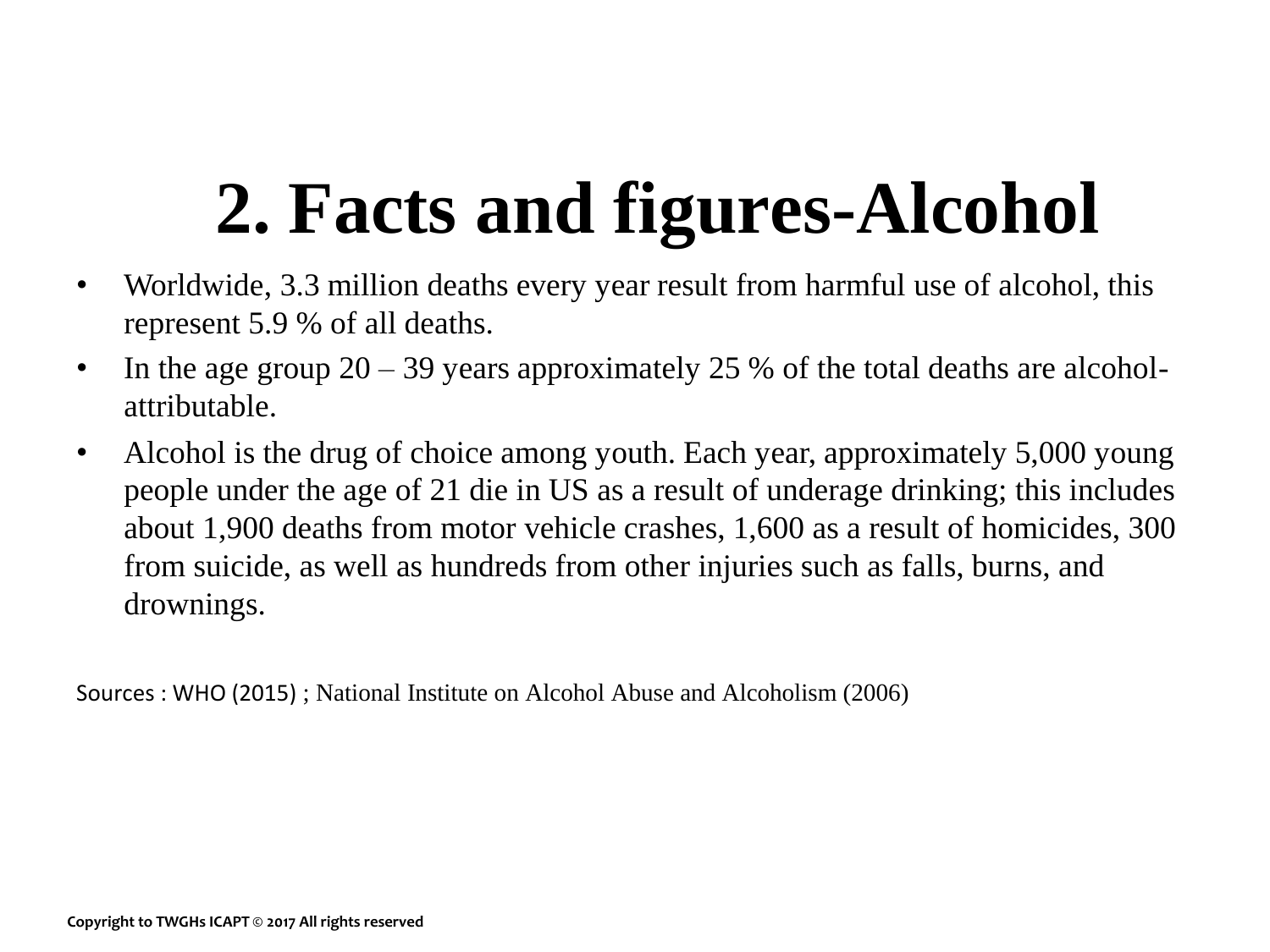- 酒精,與煙草一樣,早被世衞國際癌症研究機構(IARC)列為第一級致癌物 質,屬於最高風險類別。「酒精飲品中的乙醇」和「與飲酒有關的乙醛」( 乙醛是乙醇在人體內的主要代謝物)被世界衞生組織屬下的國際癌症研究機 構列為第一類致癌物質,與煙草、電離輻射和石綿同一類別
- 研究顯示,酒精致癌的原因有以下的可能:
	- 酒精中的乙醇被轉換成一種有毒物質名為乙醛。它可以通過破壞細胞的 DNA,從而停止我們細胞的修復能力,形成癌症。
	- 增加雌激素的水平,從而增加乳癌的機會。
	- 酒精更容易令口腔和咽喉組織吸收煙草中的致癌物質。
	- 減低身體的葉酸水平,影響細胞產生新的 DNA。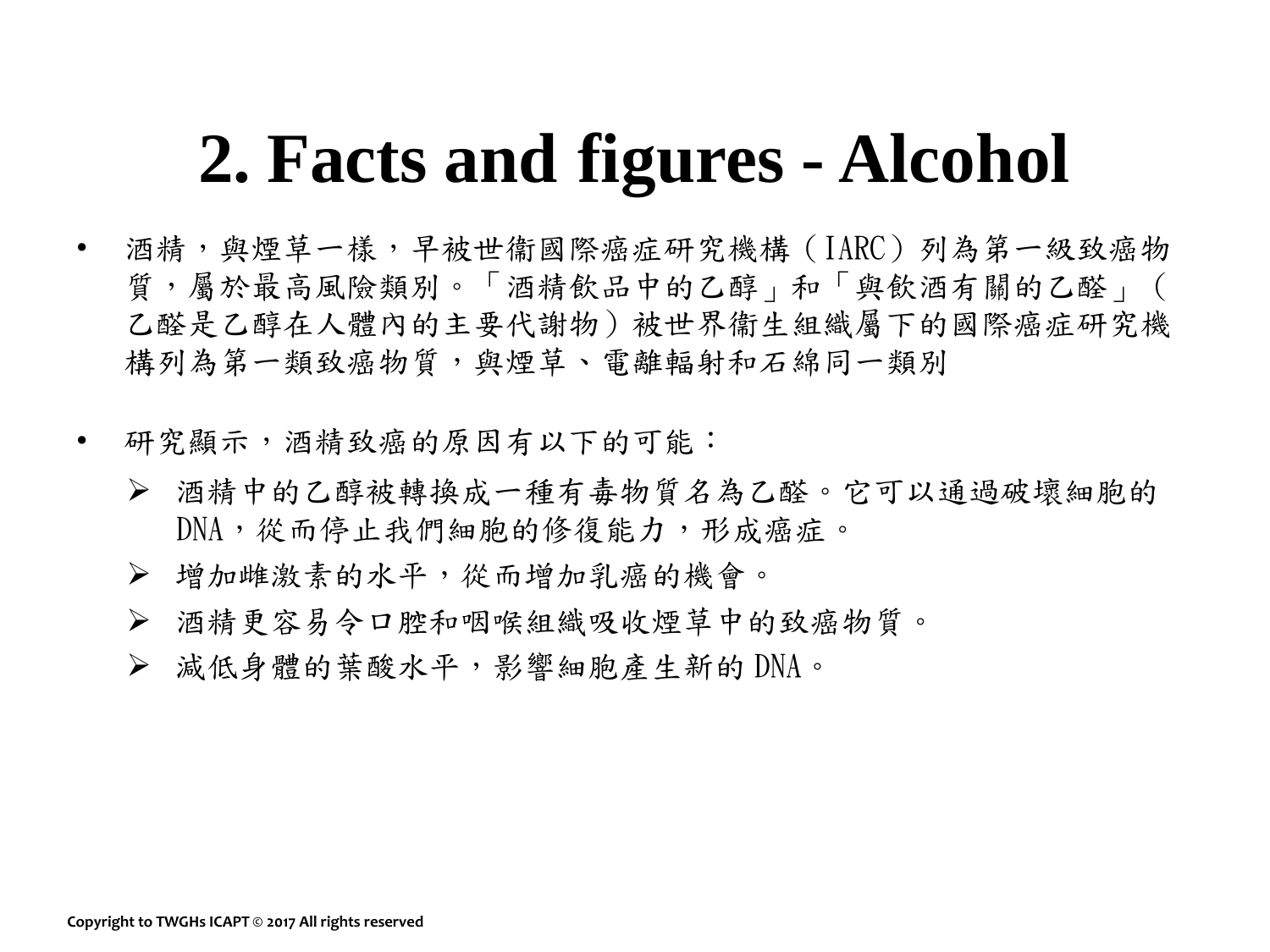每日飲用不同份量的酒所增加相關癌症的早死風險

|                                                                                                |        |        | 酒精軍位   | 酒精單位    |
|------------------------------------------------------------------------------------------------|--------|--------|--------|---------|
|                                                                                                |        |        |        |         |
|                                                                                                | 大腸癌    | $+3%$  | $+5%$  | $+9%$   |
| $\overline{2}$                                                                                 | 直腸癌    | $+5%$  | $+10%$ | $+18%$  |
| $\boldsymbol{3}$                                                                               | 肝癌     | $+10%$ | $+21%$ | $+38%$  |
| 4                                                                                              | 食道癌    | $+20%$ | $+43%$ | $+87%$  |
| 5                                                                                              | 喉癌     | $+21%$ | $+47%$ | $+95%$  |
| $6\phantom{1}6$                                                                                | 口腔癌和咽癌 | $+42%$ | $+96%$ | $+197%$ |
|                                                                                                | 女性乳癌   | $+13%$ | $+23%$ | $+52%$  |
| 資料來源:Communicating Alcohol-Related Health Risks: Canada's Low Risk Alcohol Drinking Guidelines |        |        |        |         |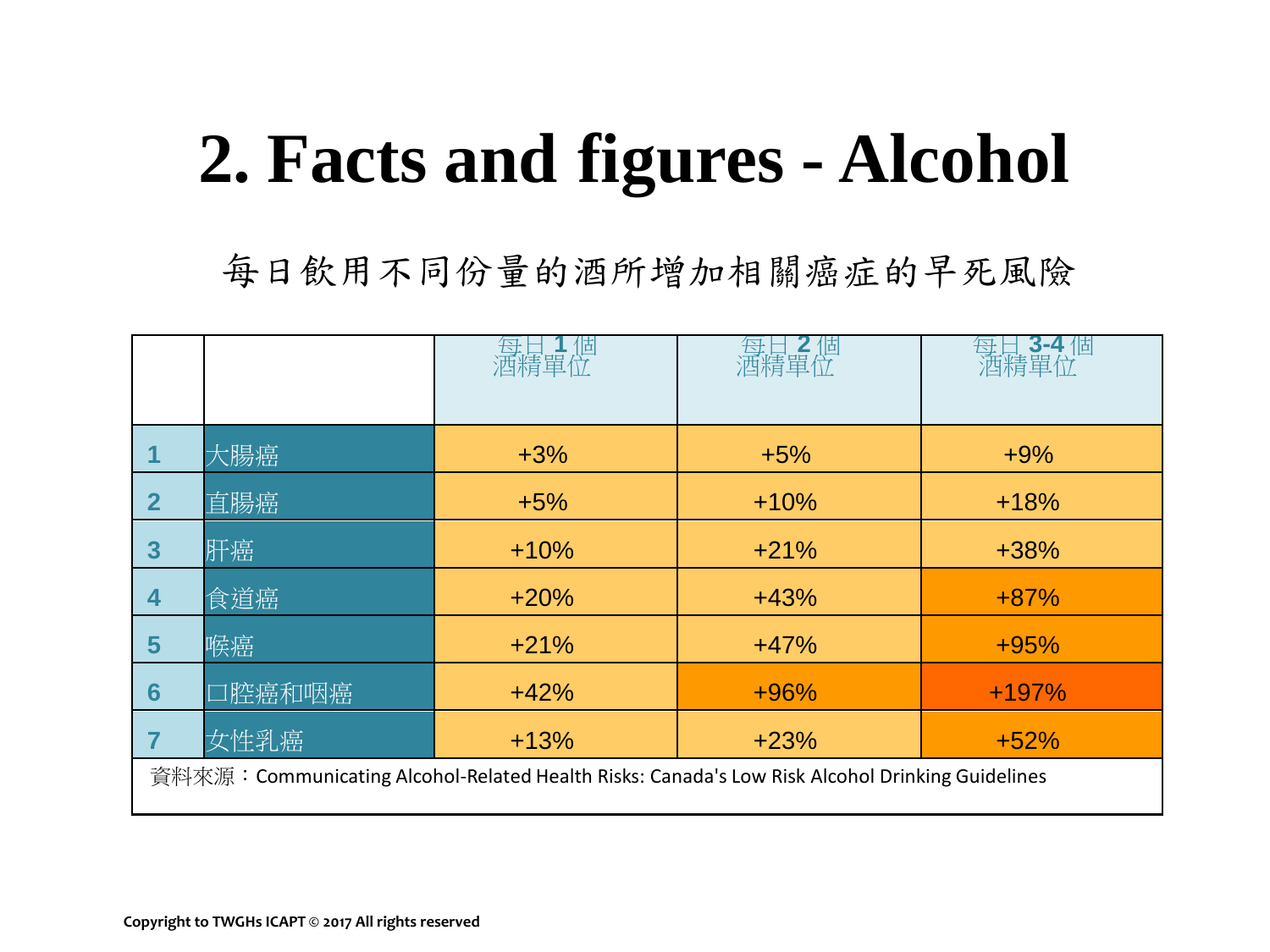#### Deaths and injuries

- Based on data from 2006–2010, the Centers for Disease Control and Prevention (CDC) estimates that, on average, alcohol is a factor in the deaths of 4,358 young people under age 21 each year.4 This includes:
- 1,580 deaths from motor vehicle crashes
- 1,269 from homicides
- 245 from alcohol poisoning, falls, burns, and drowning
- 492 from suicides
- $\triangleright$  In 2011 alone, about 188,000 people under age 21 visited an emergency room for alcohol-related injuries.5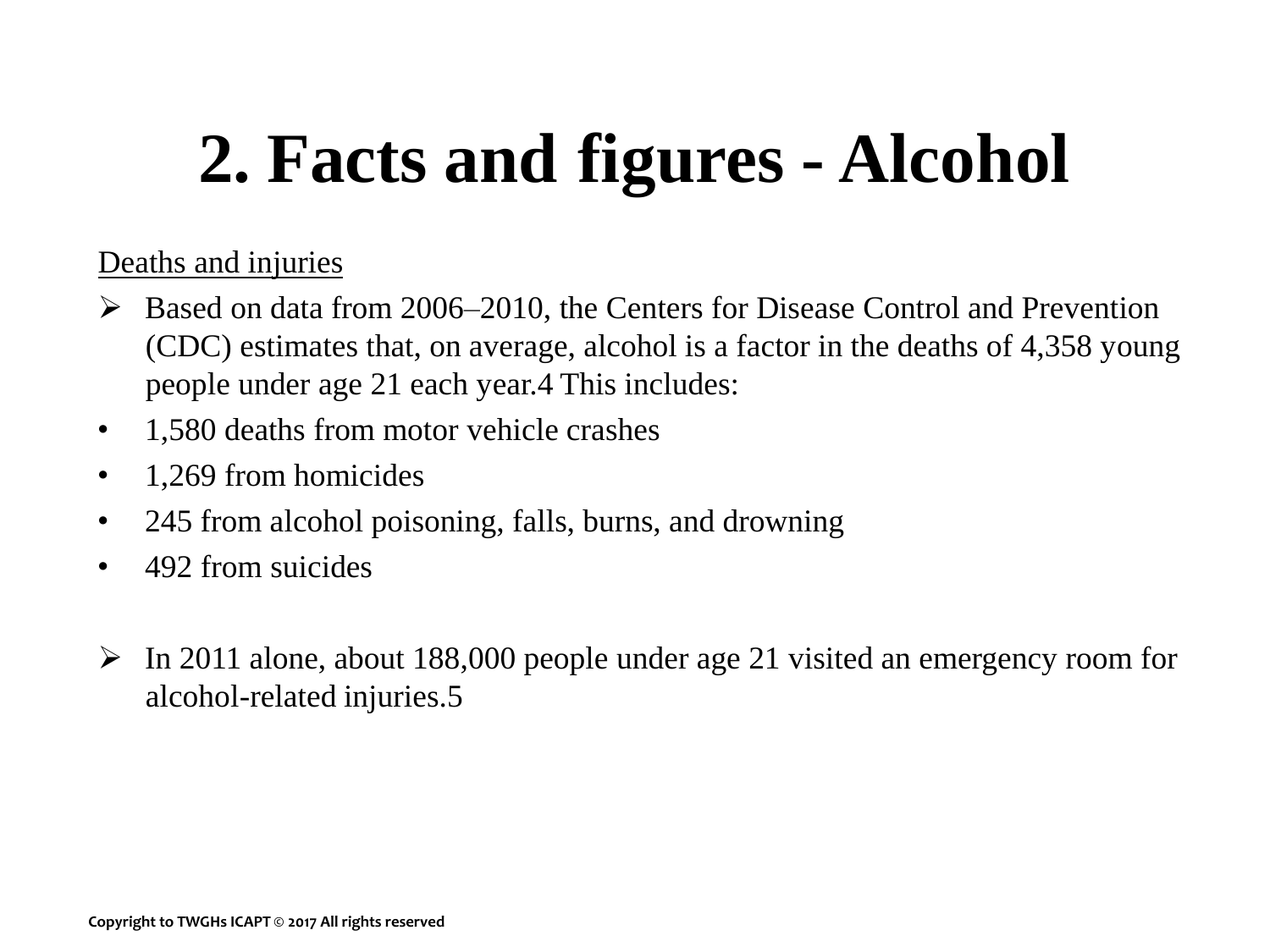#### Lead to Addiction

• Research shows that people who start drinking before the age of 15 are 4 times more likely to meet the criteria for alcohol dependence at some point in their lives.

#### Interferes with brain development

• Research shows that young people's brains keep developing well into their 20s. Alcohol can alter this development, potentially affecting both brain structure and function. This may cause cognitive or learning impairment and/or make the brain more prone to alcohol dependence. This is especially a risk when people start drinking young and drink heavily.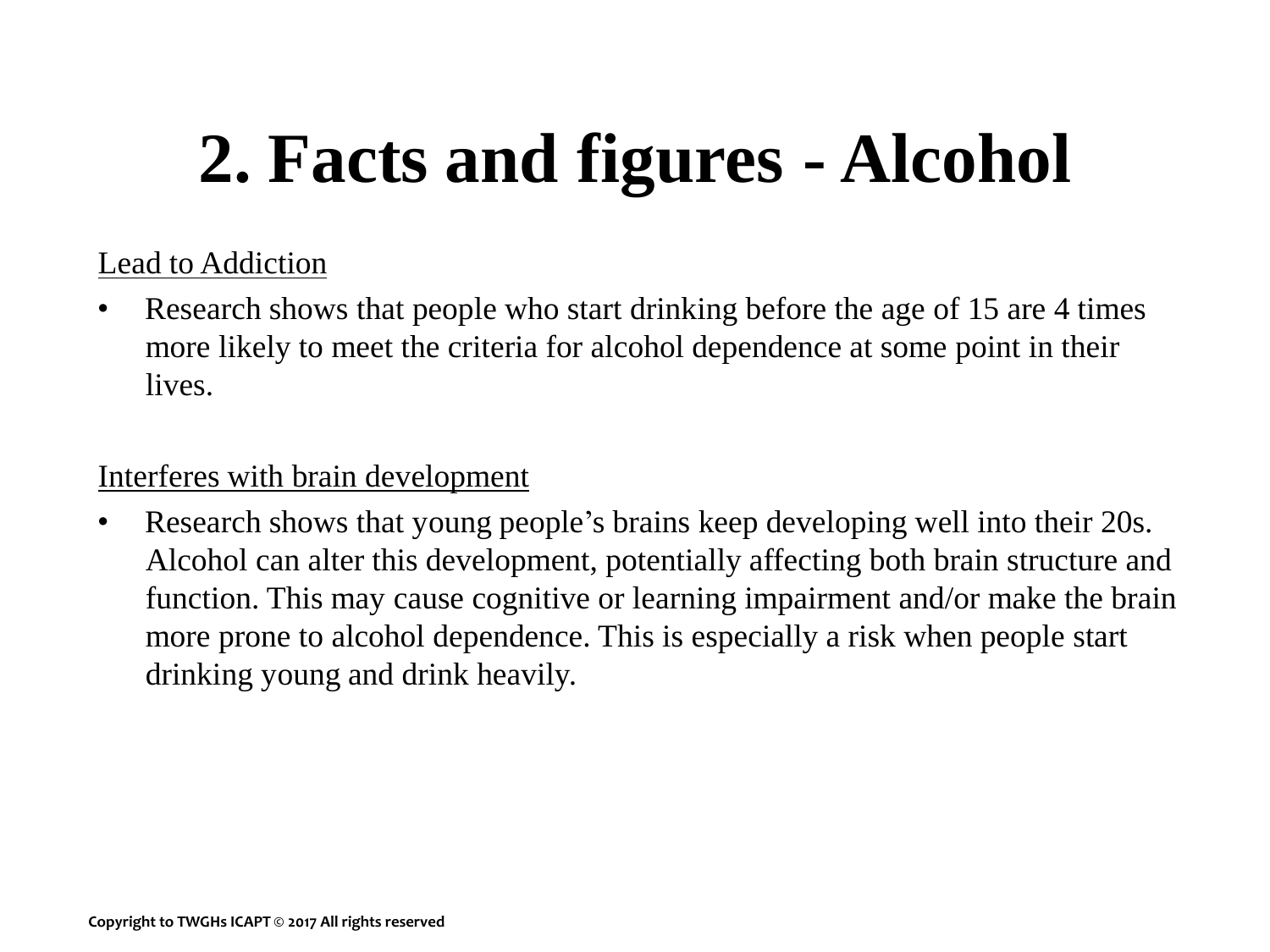- The human brain consists of white cells and gray cells. The gray cells are responsible for thinking and feeling and decisions--they correspond to the Central Processing Unit (CPU) of your computer. The white cells are like the cables of your computer which connect the keyboard and the monitor to the CPU.
- In 1993 Jensen and Pakkenberg found was that the number of gray cells was the same in both the heavy drinkers and the nondrinkers. However, there were fewer white brain cells in the brains of the drinkers which implies that alcohol kills white brain cells.
- In 2009 George Fein discovered that there was one part of the brain in the parietal lobe--which is associated with spatial processing--where alcohol kills gray cells.
- Brain damage can be caused by thiamine deficiency or liver failure which happen to alcoholics.
- Studies by Pfefferbaum (1995, 1998) show that with long periods of abstinence or moderate drinking the brains of alcoholic dependent subjects return to nearly the same size as their nondrinking counterparts.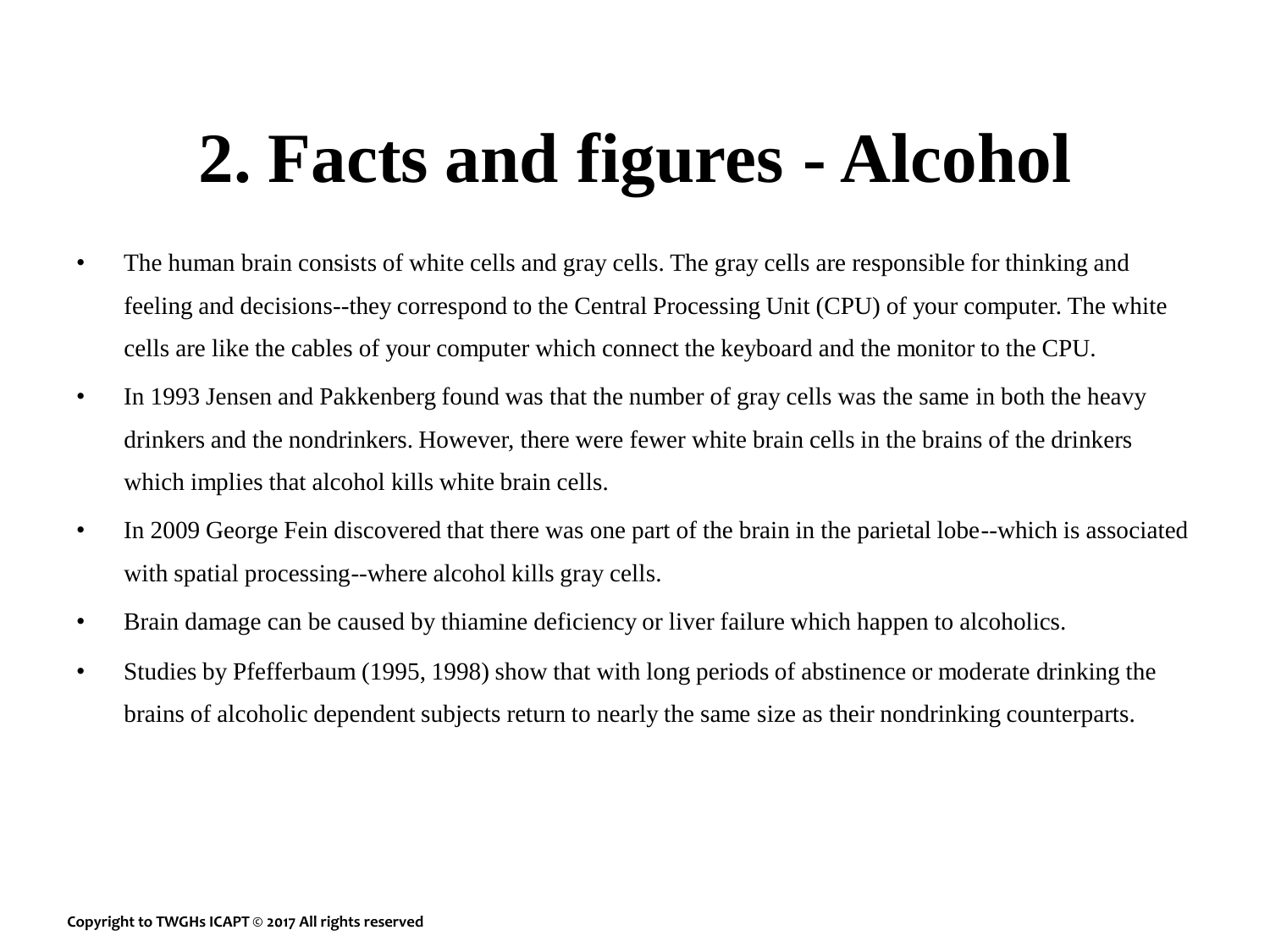**2 Oct is International NO Alcohol Day** 國際無酒精日

• 香港理工大學護理學院在 2014 年訪問了 840 名中三學生,了解他們的吸煙、飲酒等習慣,並於今年 發表文獻。研究發現三成八的學生有飲酒經驗,平均最早接觸酒精飲品的年齡是10.9歲,最年輕的 更只有 8.3 歲。研究發現朋輩影響是青少年飲酒的重要因素,身邊有朋友飲酒的人,其飲酒的機會是 沒有朋友飲酒的人的33倍。根據衞生署在2014年的統計,48.7%受訪者一個星期喝酒少於一次,但 年齡介乎18至24歲的年輕人暴飲(即一次過飲用最少五杯或五罐酒精飲品)的比率,由一〇年的 7.4% 增至一二年的 9.8%。

資料來源: 星島日報 2016 年 10 月 2 日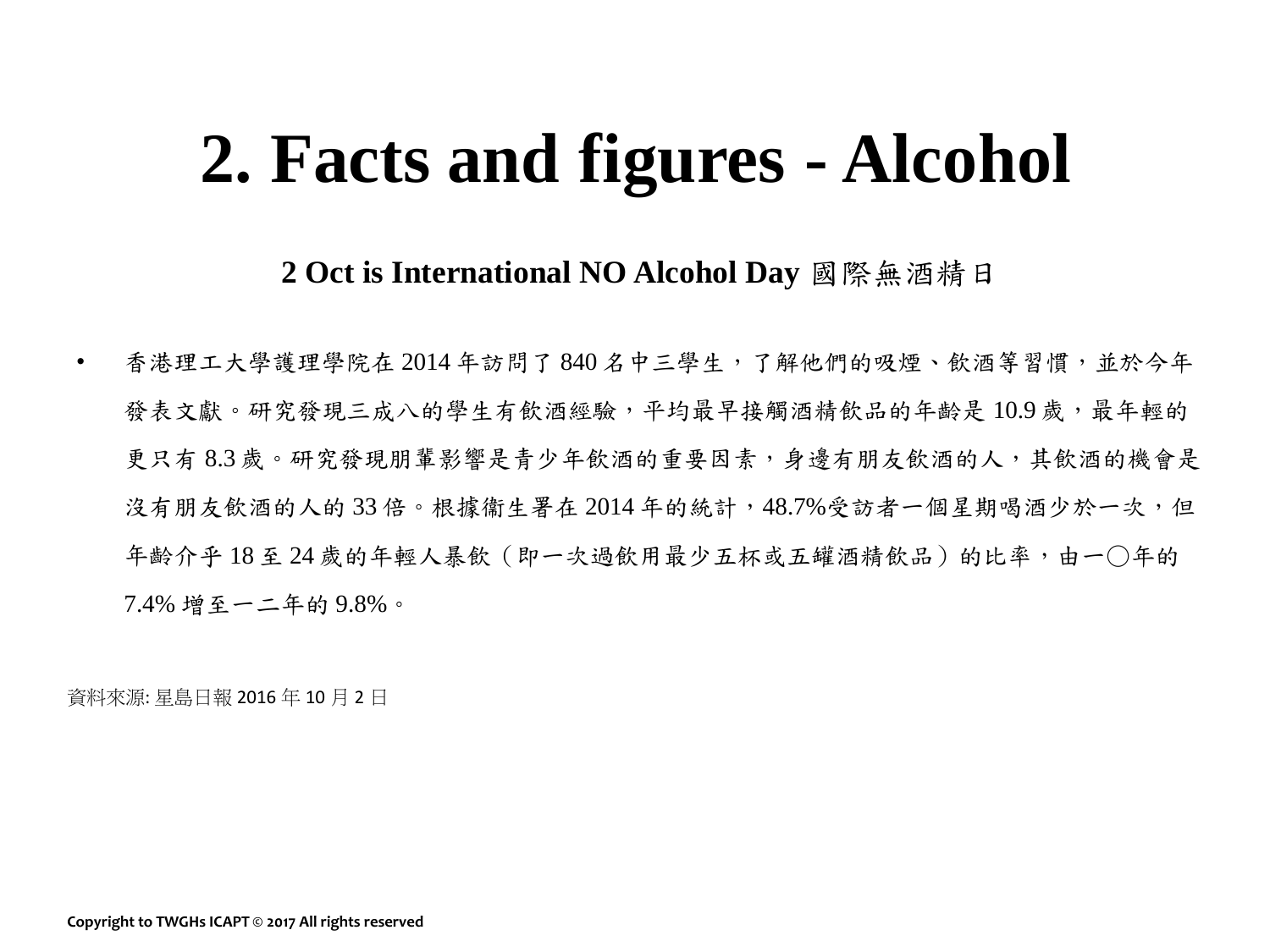於 2017 年 3 月至 5 月共訪問 1603 位澳門中一至中三學生。870 人(54.3%)為男 性,733 人 (45.7%) 為女性,年齡介乎 11 至 21 歲,平均年齡 14.53 歲 (SD = 14.53)。

46%的受訪者表示曾經飲酒,有 18.8%(302 人)表示過去 30 日曾經飲酒,而第一次 飲 酒的平均年齡為 10.71 歲。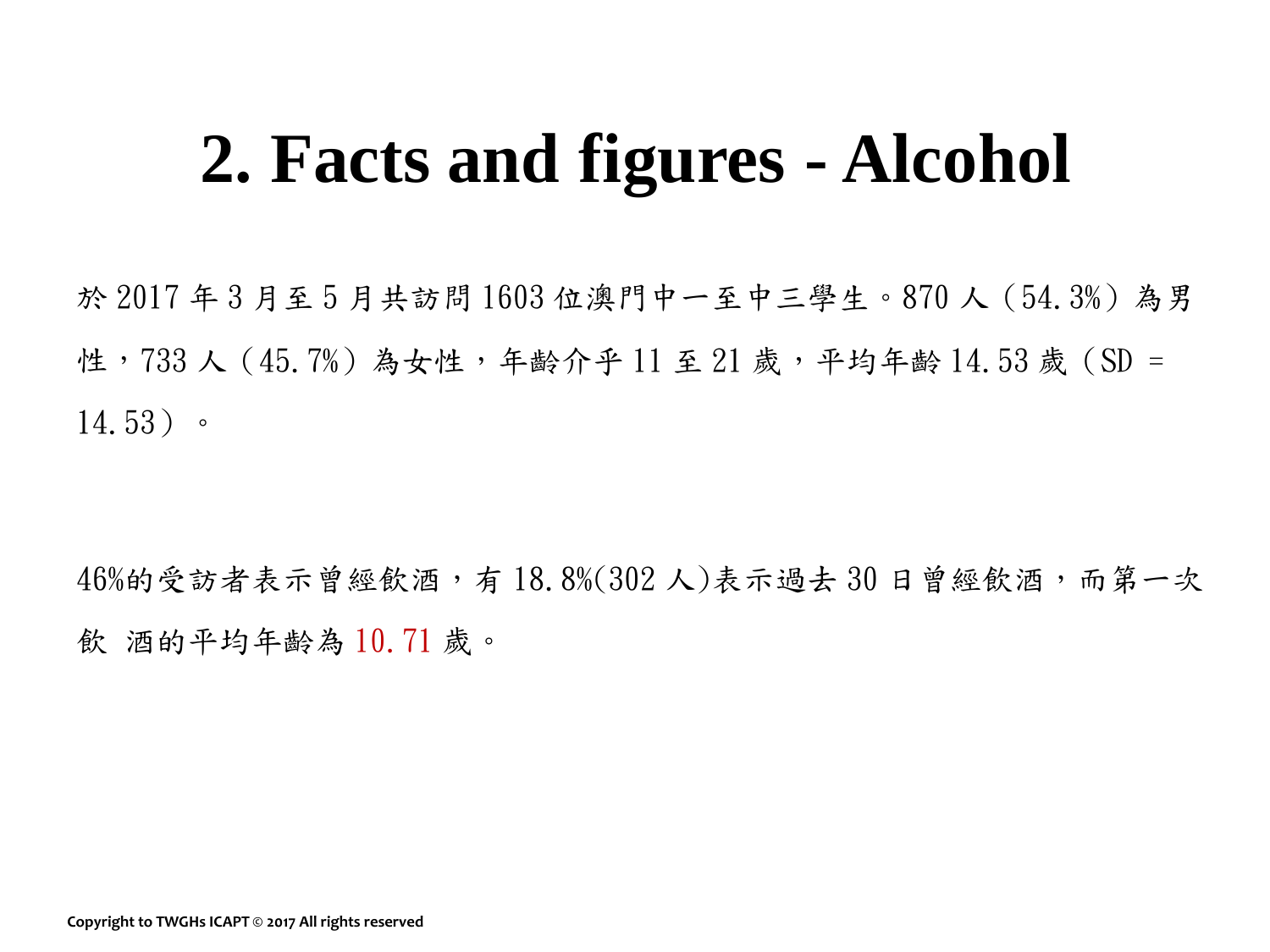#### **Common Myths**

- 酒精的致癌作用與酒精飲品的種類無關;換言之,不論是飲啤酒、葡萄酒或 烈酒,都可致癌。
- 酒精是致癌物,不應作為保健之用。
- 對酒精的致癌風險來說,並沒有所謂安全的飲用水平。恆常飲酒,即使只是 很少的分量,都會增加死於癌症的風險。若無飲酒習慣,就不要開始飲酒。
- 若選擇飲酒,在理解風險後應節制以減低酒害:
- 男士一天不應飲超過2個酒精單位;
- 女士一天不應飲超過 1 個酒精單位。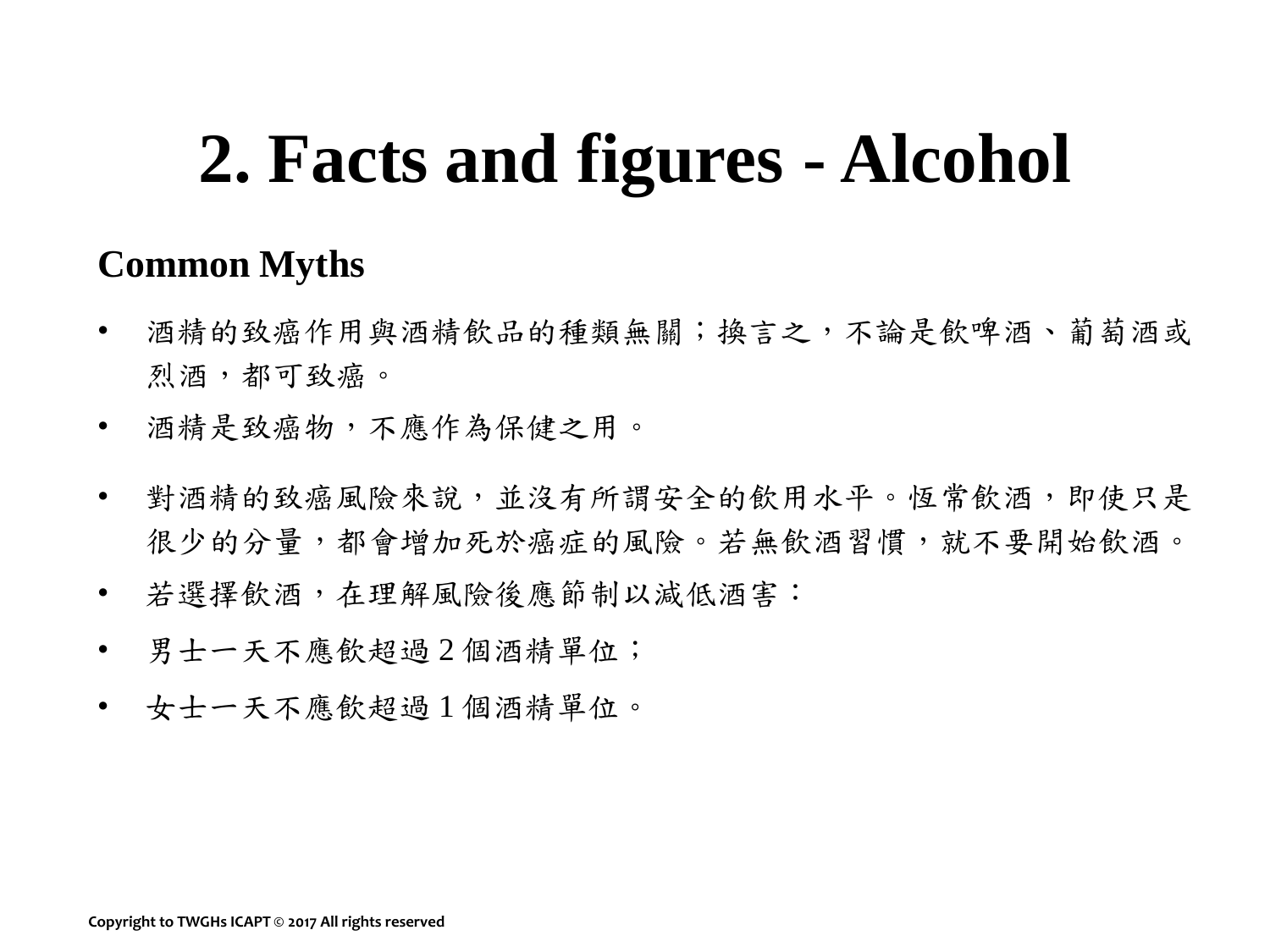# **2. Facts and figures – Smoking**

Key facts by WHO in May 2017

- Tobacco kills more than 7 million people each year. More than 6 million of those deaths are the result of direct tobacco use while around 890,000 are the result of non-smokers being exposed to second-hand smoke.
- In 2004, children accounted for 28% of the deaths attributable to second-hand smoke.
- In adults, second-hand smoke causes serious cardiovascular and respiratory diseases, including coronary heart disease and lung cancer.
- In infants, it causes sudden death. In pregnant women, it causes low birth weight.

Source: WHO (2017);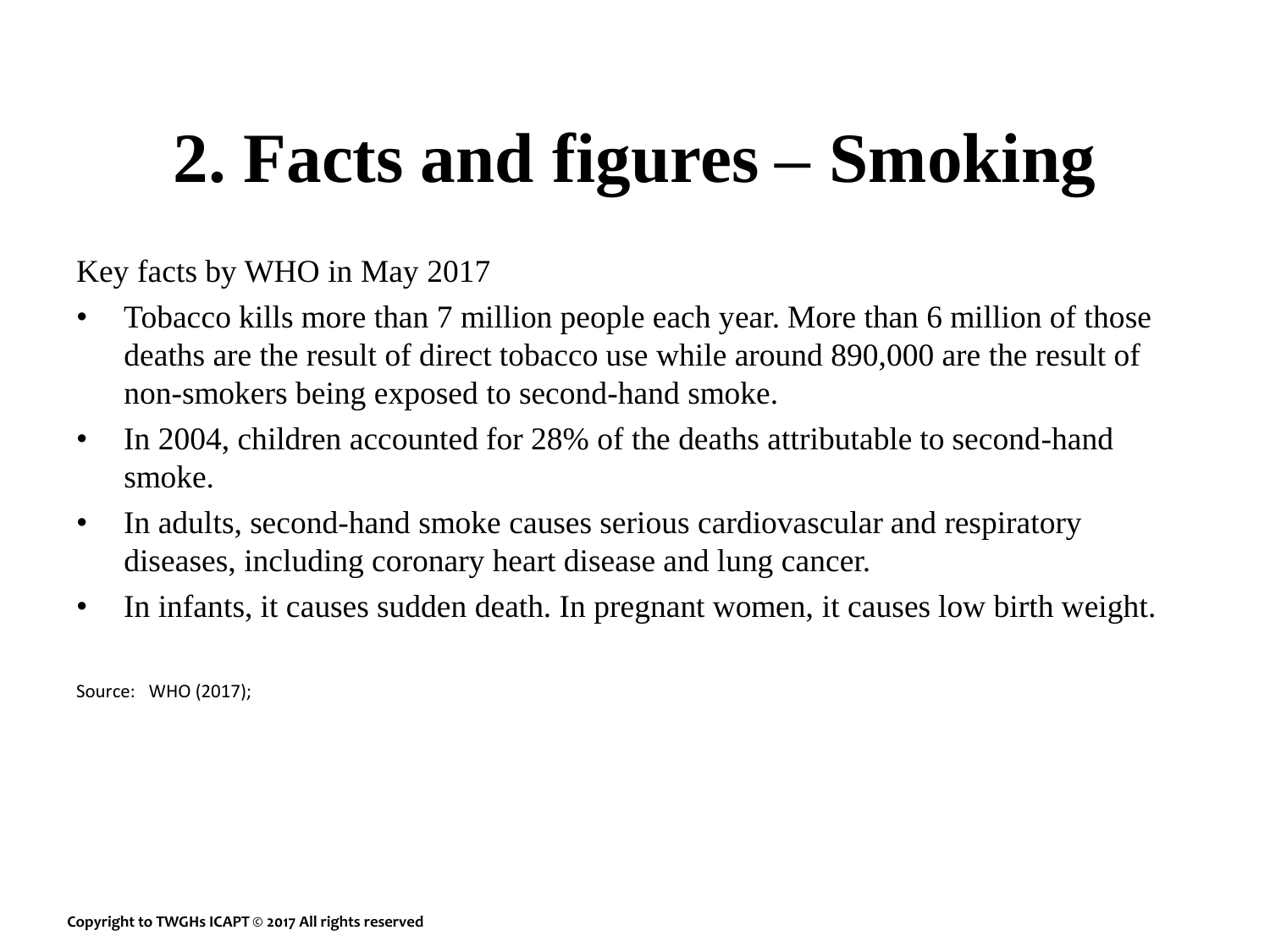# **2. Facts and figures – Smoking**

• Teens who smoke are three times more likely than nonsmokers to use alcohol, eight times more likely to use marijuana, and 22 times more likely to use cocaine. Smoking is associated with a host of other risky behaviors, such as fighting and engaging in unprotected sex.

Source: WHO,2017

• In 2014, 73% of high school students and 56% of middle school students in US who used tobacco products in the past 30 days reported using a flavored tobacco product during that time.

Source: Centers for Disease Control and Prevention, 2016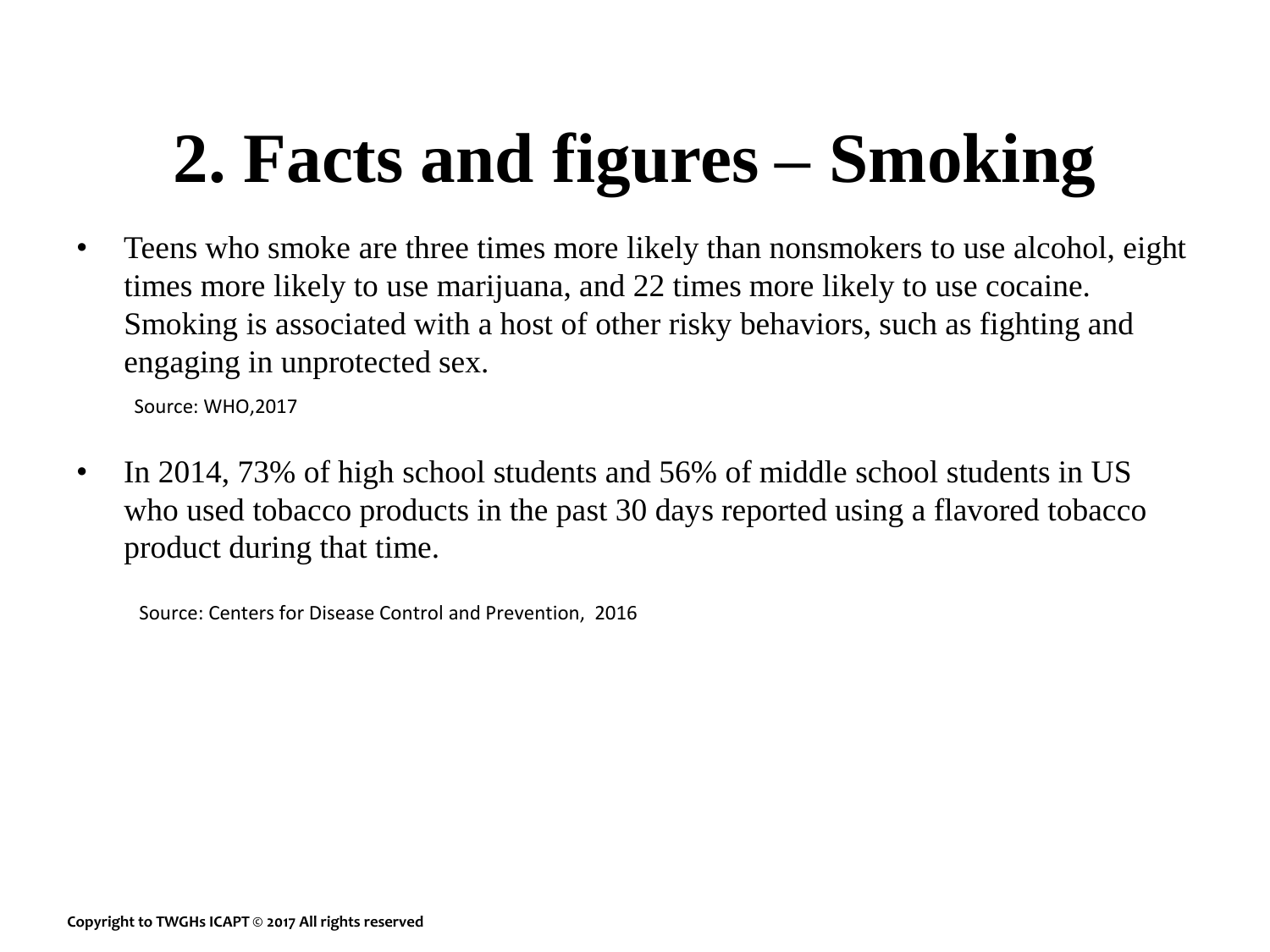# **2. Facts and figures – Smoking**

- In Hong Kong, according to the Thematic Household Survey Report No. 59 released by Census and Statistics Department on 4 February 2016, the daily cigarette smoking prevalence of Hong Kong (aged 15 or above) was dropped to 10.5% in 2015 which equivalent to around 641,300 daily cigarette smokers. It is the lowest rate recorded since 1982. The smoking prevalence of male and female daily cigarette smokers were 18.6% and 3.2% respectively.
- Prevalence of current smoking and rate of ever e-cigarette use among secondary school students were 2.7% and 9.0% respectively, and those among primary school students were 0.2% and 2.6% respectively.

Source: Hong Kong Council on Smoking and Health. 2016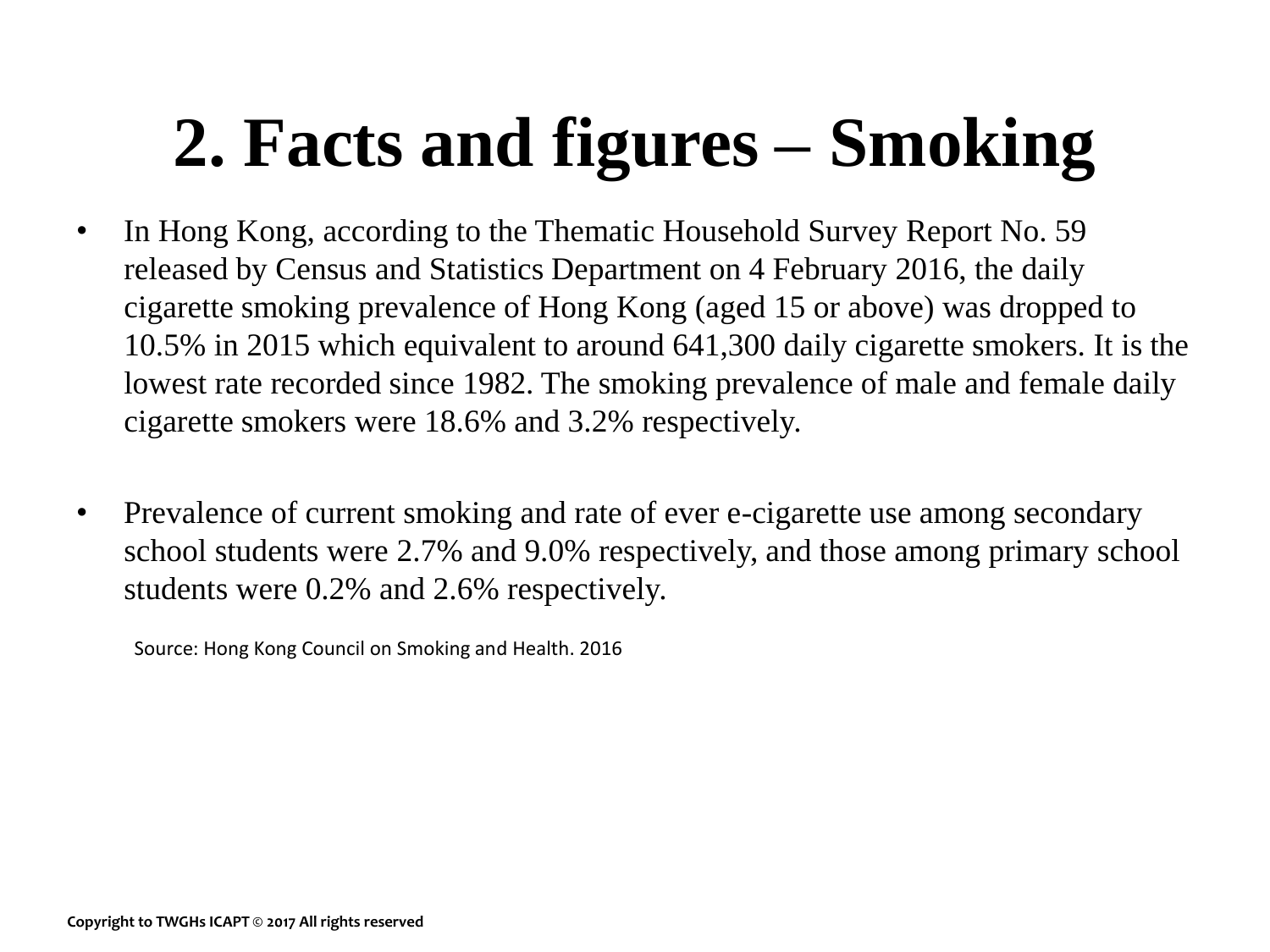## **3. Trends of youth smoking and drinking**

- A. Trends of youth smoking
- $\triangleright$  Electronic cigarettes
- $\triangleright$  Smokeless tobacco
- $\triangleright$  Hookah
- B. Trends of youth drinking
- > "binge drinking?"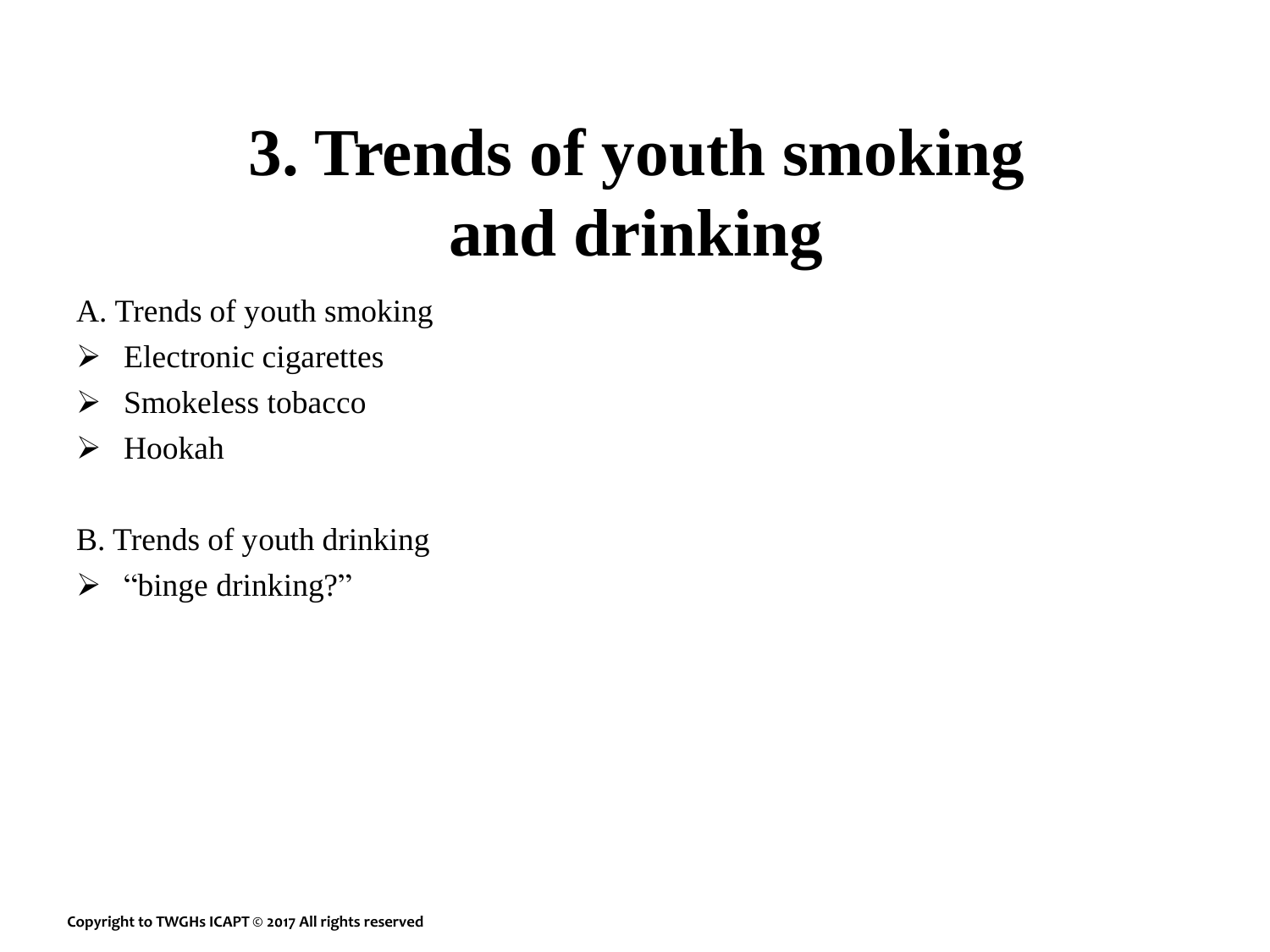#### 電子煙

香港的使用情況 - 主攻年輕人市場

2014 年時,吸煙與健康委員會委託香香港大學學公共衛生學院進行研究,由 2013 年 5 月至 9 月期間訪問了 2,400 人,15 至 29 歲者有 4.4%曾使用電子煙, 調查顯示年紀愈輕使用率愈高。

住戶統計調查第 62 號報告書(2014) 指出中學生有 2.7% 表示有曾經吸煙, 9% 表示有吸食電子煙,在小學生當中 0.2%表示有曾經吸煙, 2.6 % 表示有曾經吸食 電子煙,吸食電子煙的比例性的比例高。

據世界衛生組織去年七月的綜合報告顯示,不同地方的監管措施或法例差異甚大 。例如英國視電子煙為消費品,故監管較寬鬆,近年升幅更為顯著,於 2012 年 持續使用的煙民已接近 21%,逾 58%的吸煙者每周至少使用一次;亞洲地區如馬 來西亞現時亦有接近15%的煙民在使用電子煙,整體而言,吸煙人士的使用率有 上升趨勢。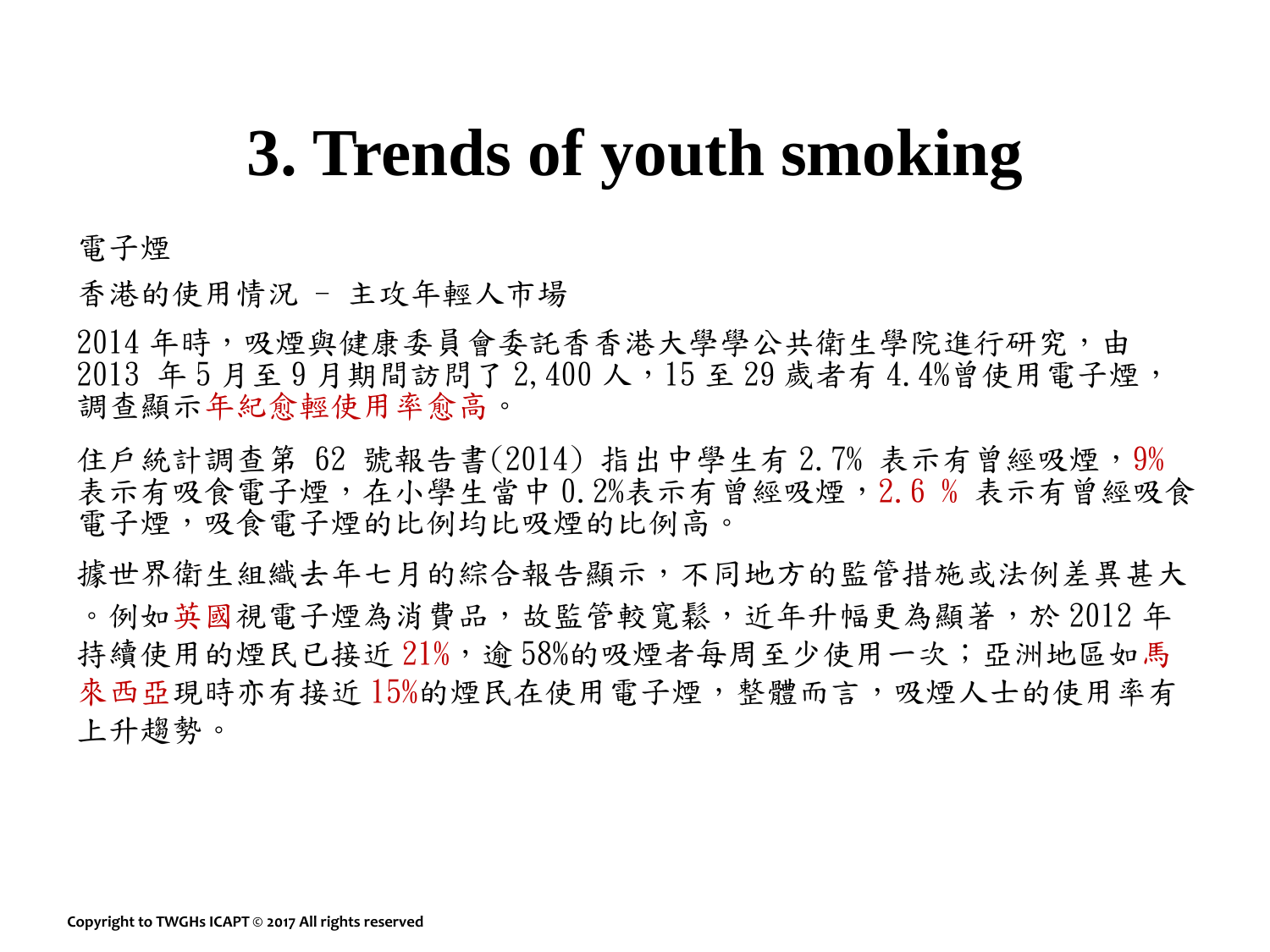什麼是電子煙 **Electronic cigarettes?**

電子煙是電子尼古丁傳送系統,通過加熱一種溶液傳送 氣霧供使用者吸用。

電子煙的主要成分,除了尼古丁(如有),包括丙二醇,可能還有甘油和添味劑。

電子煙所用的液體及其釋放物還含有化學物質,些化學物質被視為有毒物質。

一些電子煙的外形與煙草製品(如捲煙、雪茄、煙斗或水煙)相似,也有些是日 常用品形狀,如鋼筆、USB 記憶棒等。

電子煙的全球銷量由 2008 年的約 2,000 萬美元急升逾 120 倍至 2015 年的近 35 億美元,情況令人關注。

現時在全球銷售的電子煙約有 8,000 多種不同口味,針對好奇及追求新鮮的年青 人市場。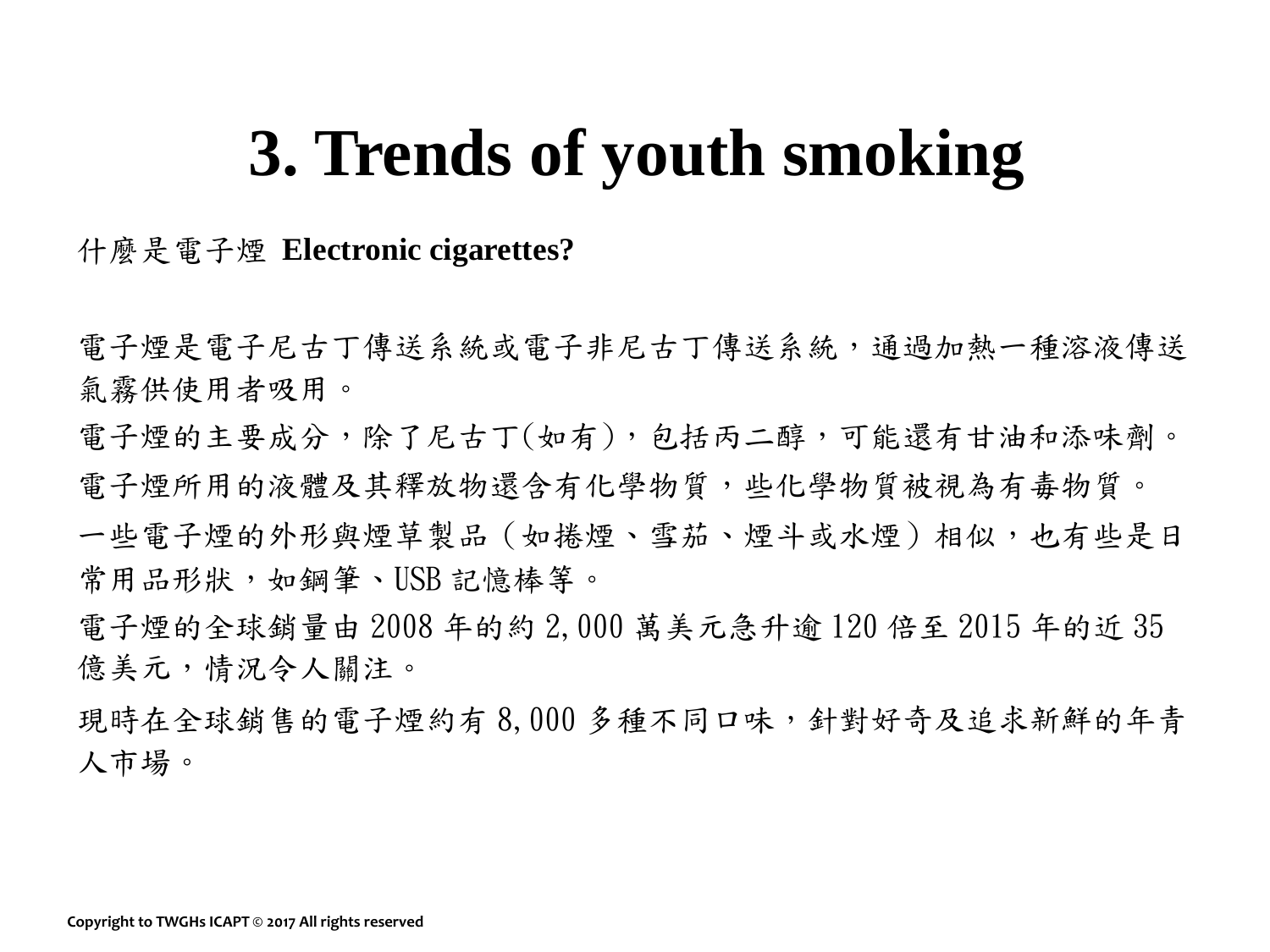#### **Smokeless Tobacco** 無菸煙草

In US, 2.2% middle school students reported current use of smokeless tobacco. Nearly 6 of every 100 high school students (5.8%) reported current use of smokeless tobacco in 2016.

Source: Centers for Disease Control and Prevention, 2016

Smokeless Tobacco come in many forms, including:

- Chewing tobacco, which is placed between the cheek and gums.
- Snuff, which can be sniffed if dried.
- Dissolvable products, including lozenges, orbs, sticks, and strips.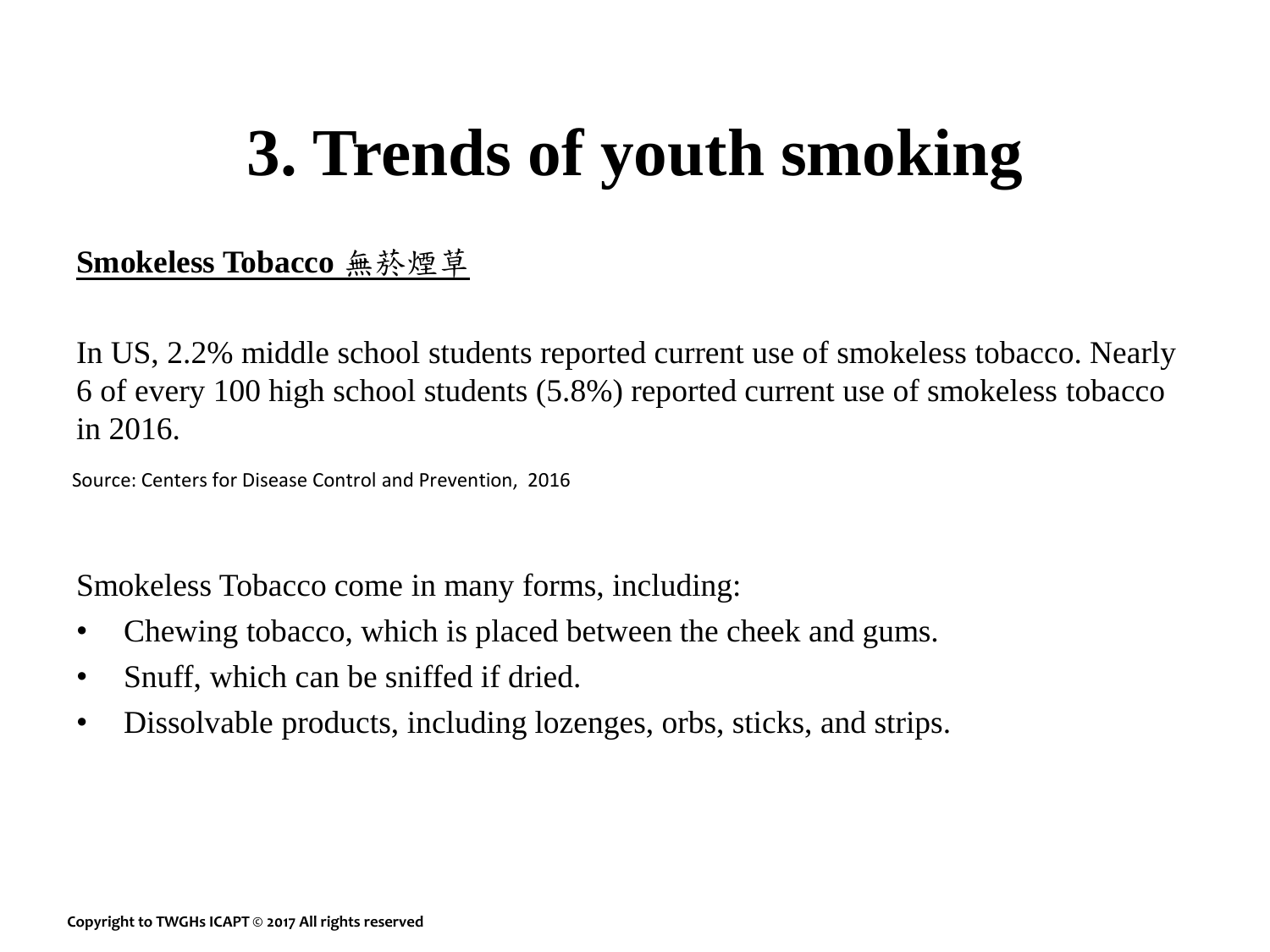#### **Hookahs** 水煙

In US, from 2011 to 2016, the use of hookahs increased among middle and high school students. 2.0% school students reported in 2016 that they had used hookah in the past 30 days—an increase from 1.0% in 2011. 4.8% high school students reported in 2016 that they had used hookah in the past 30 days—an increase from 4.1% in 2011.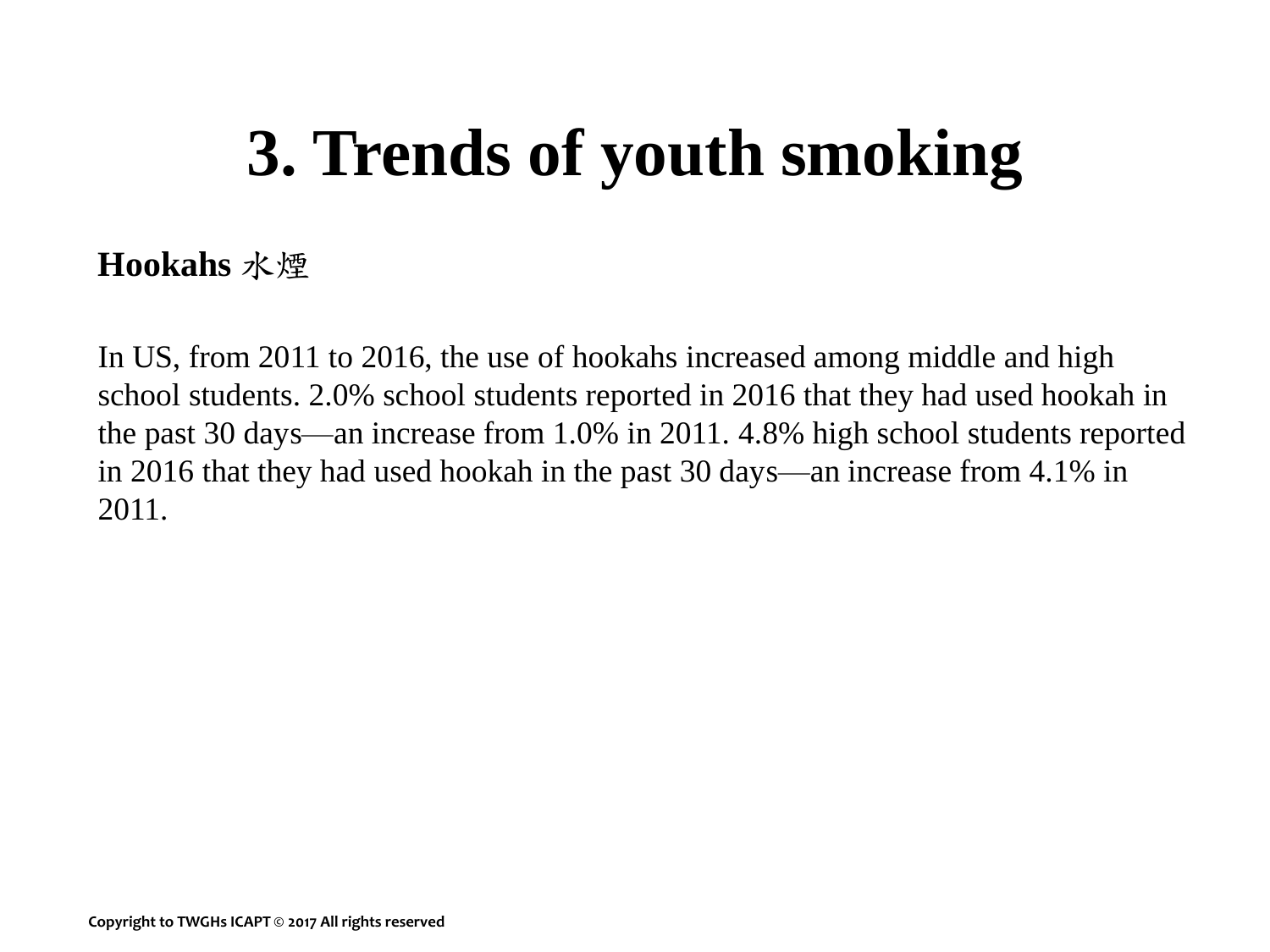水煙是煙草製成品的一種,源自中東地區,於清朝時傳入中國。現時中東及地中 海東部一帶,如土耳其、埃及,沙地等國家,仍然十分盛行。在過去數十年來, 一般人都以為吸食水煙比捲煙更為健康及煙癮較少。

世界衛生組織在 2006 年已發表有關水煙對健康的影響:

- 吸食一小時水煙相等於吸取 100 至 200 倍從一支捲煙所吸入的成份
- 雖然經過壺內的水來過濾,由水煙所產生的煙霧仍含有高濃度有害物質,包括 一氧化碳,重金屬及致癌物質,所以水煙使用者與普通吸煙者一樣,更易患上 口腔癌、肺癌、胃癌、食道癌症,降低肺功能,心臟疾病和降低生育能力。
- 水煙壺內用作助燃的物質,例如木屑及木炭等在燃燒煙草時,產生一系列有害 物質,增加吸煙者的健康風險。
- 分享使用水煙壺大大增加感染傳染性疾病,例如肺結核及肝炎
- 水煙會釋出致癮性物質尼古丁,令人上癮。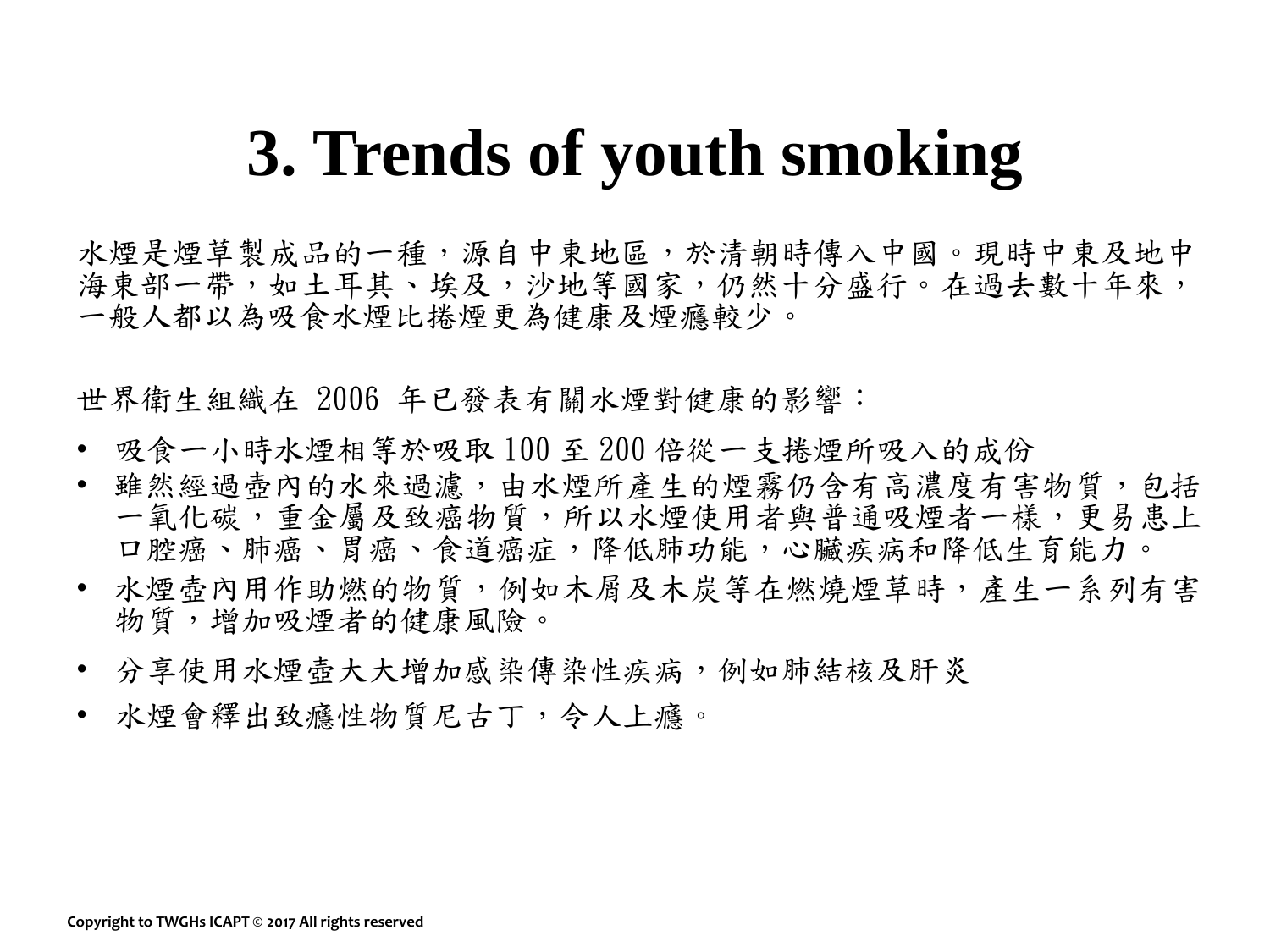## **3. Trends of youth drinking**

#### **What is "binge drinking?"** 暴飲

- For adults, binge drinking means drinking so much within about 2 hours that blood alcohol concentration (BAC) levels reach 0.08 g/dL, the legal limit of intoxication.
- For women, this typically occurs after 4 drinks, and for men, about 5. But, according to recent research estimates, children may reach these BAC levels after fewer drinks.
- For boys:
	- $\geq$  Ages 9–13: About 3 drinks
	- $\geq$  Ages 14–15: About 4 drinks
	- $\triangleright$  Ages 16–17: About 5 drinks
- For girls:
	- $\geq$  Ages 9–17: About 3 drinks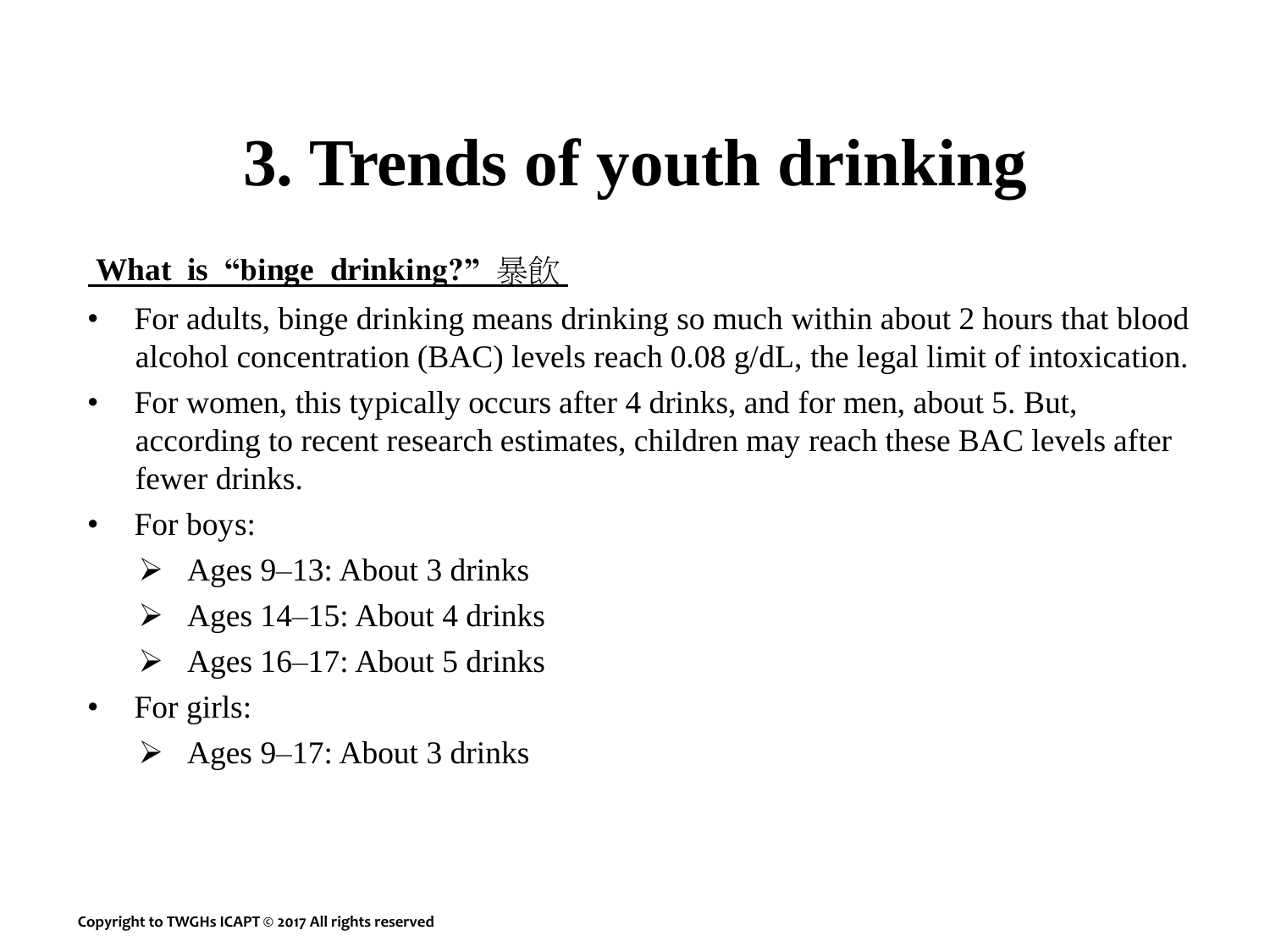## **3. Trends of youth drinking**

#### Situation in Hong Kong

- The Behavioural Risk Factor Survey April 2016 reported that among people aged 18 - 64, 17.2% were regular drinkers who drank at least once a week. Drinking was more prevalent among men, 25.0% of males drank at least once a week while only 10.4% of females did so.
- The survey also revealed that 7.0% of people had binge drinking (consumed five or more glasses or cans of alcoholic drinks in a row) at least once a month, of which people aged **25 - 34 (9.8%)** had a higher rate of binge drinking followed by aged **18-24 (6.2%).**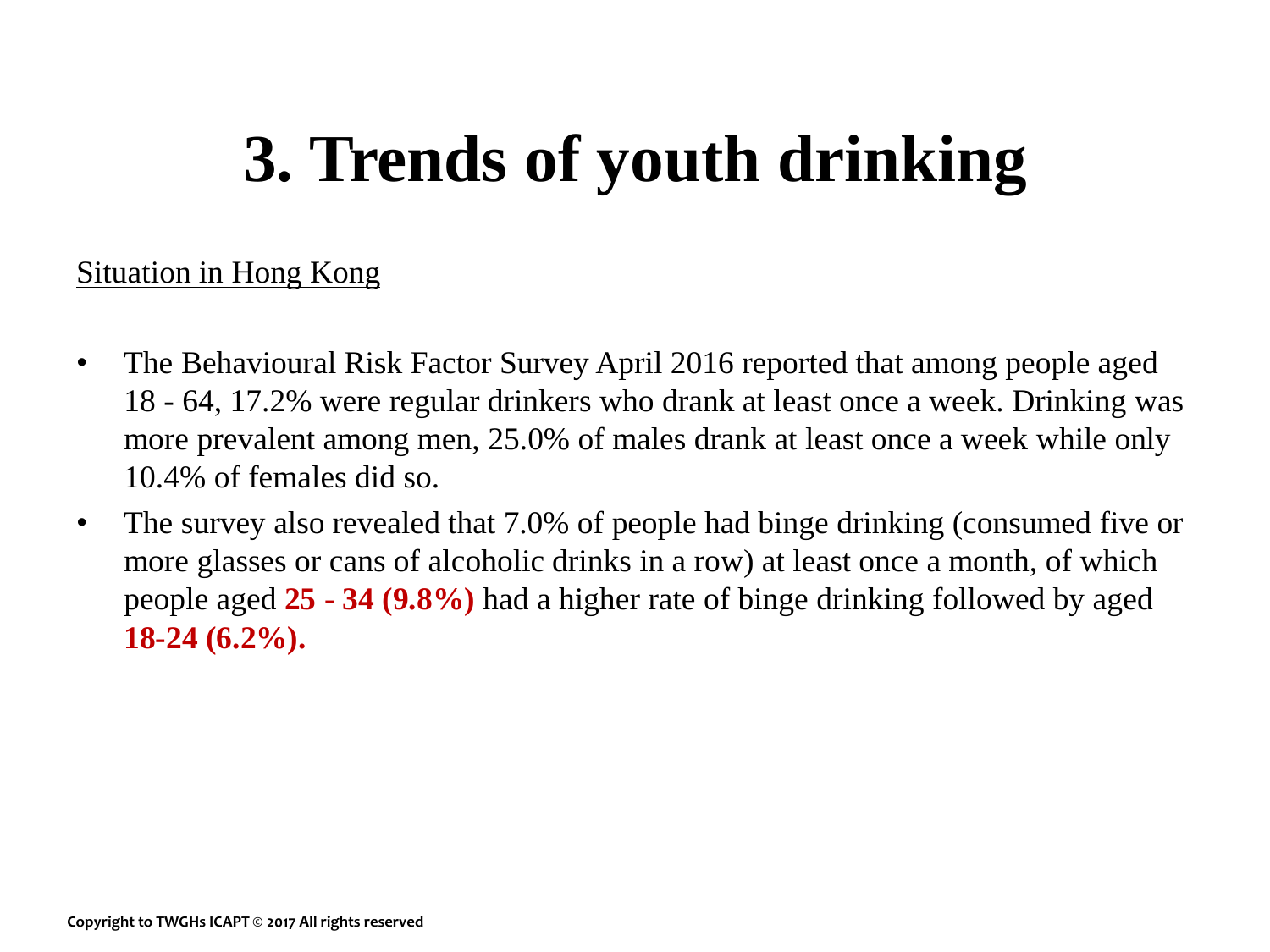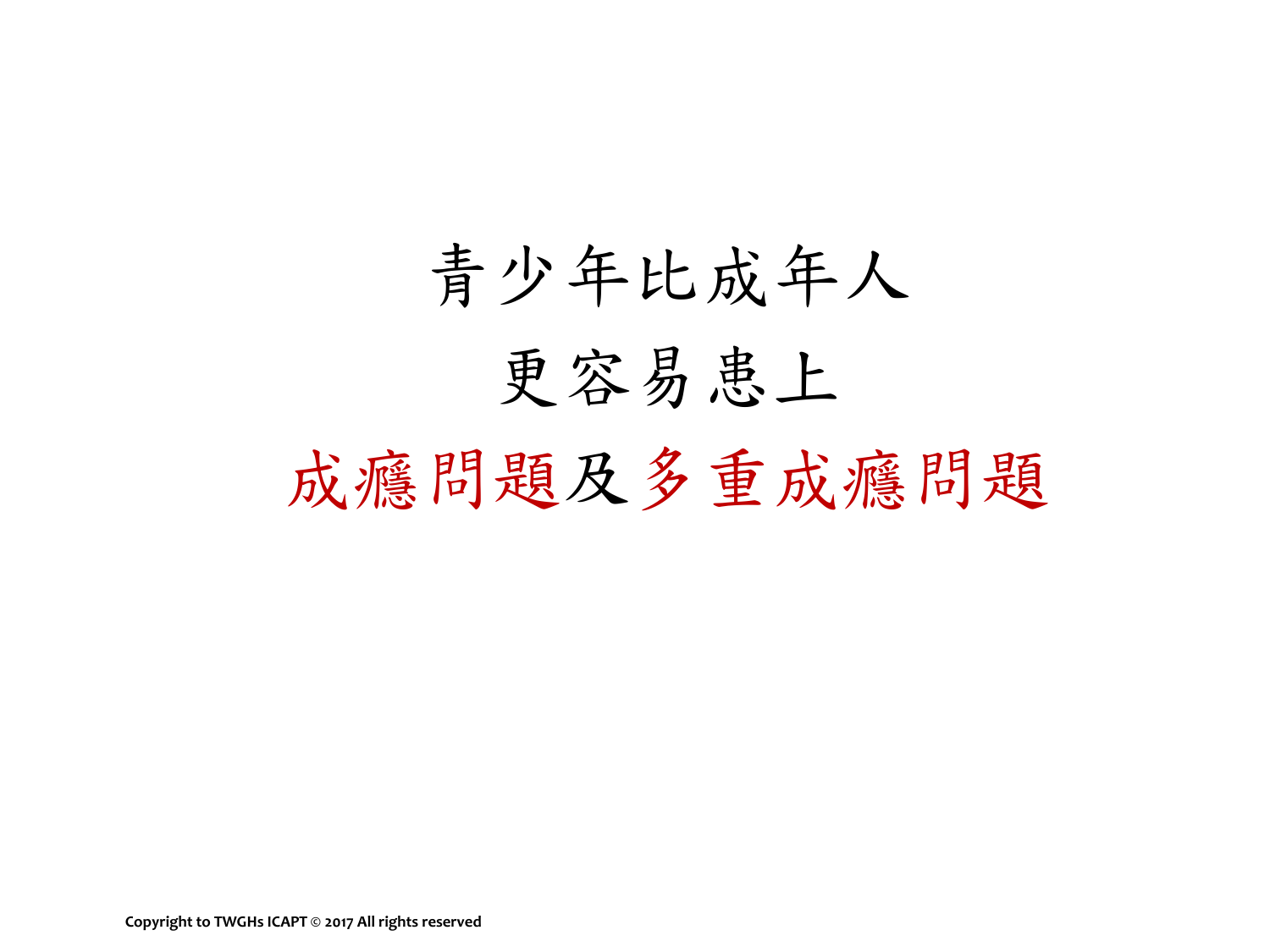## **4. Understanding the etiology**

- **(i) Neurobiological models** 神經生理學
- **(ii) Psycho-Social Factors** 心理及社會因素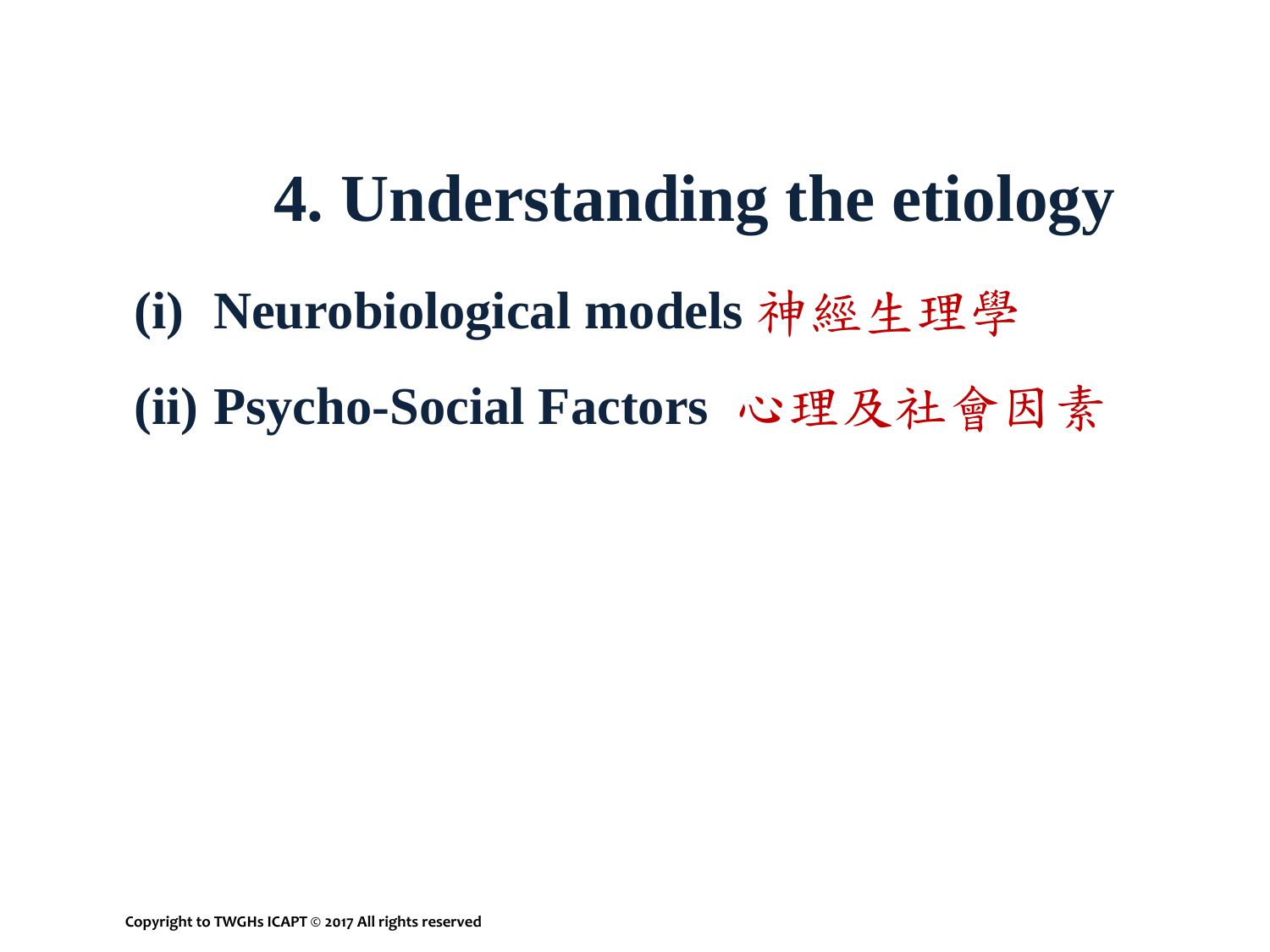### **(i) Neurobiological models** 神經生理學

### **(a) Brain Reward Pathway** 腦部獎賞系統

#### **Old Brain (Midbrain)** 中腦

- 生存需要:食物,性
- 創傷記憶
- 愛和被愛
- 去
- 多些

**New Brain (Forebrain)**前腦

- 知識,理性思維,自我控制
- 停

無還原機制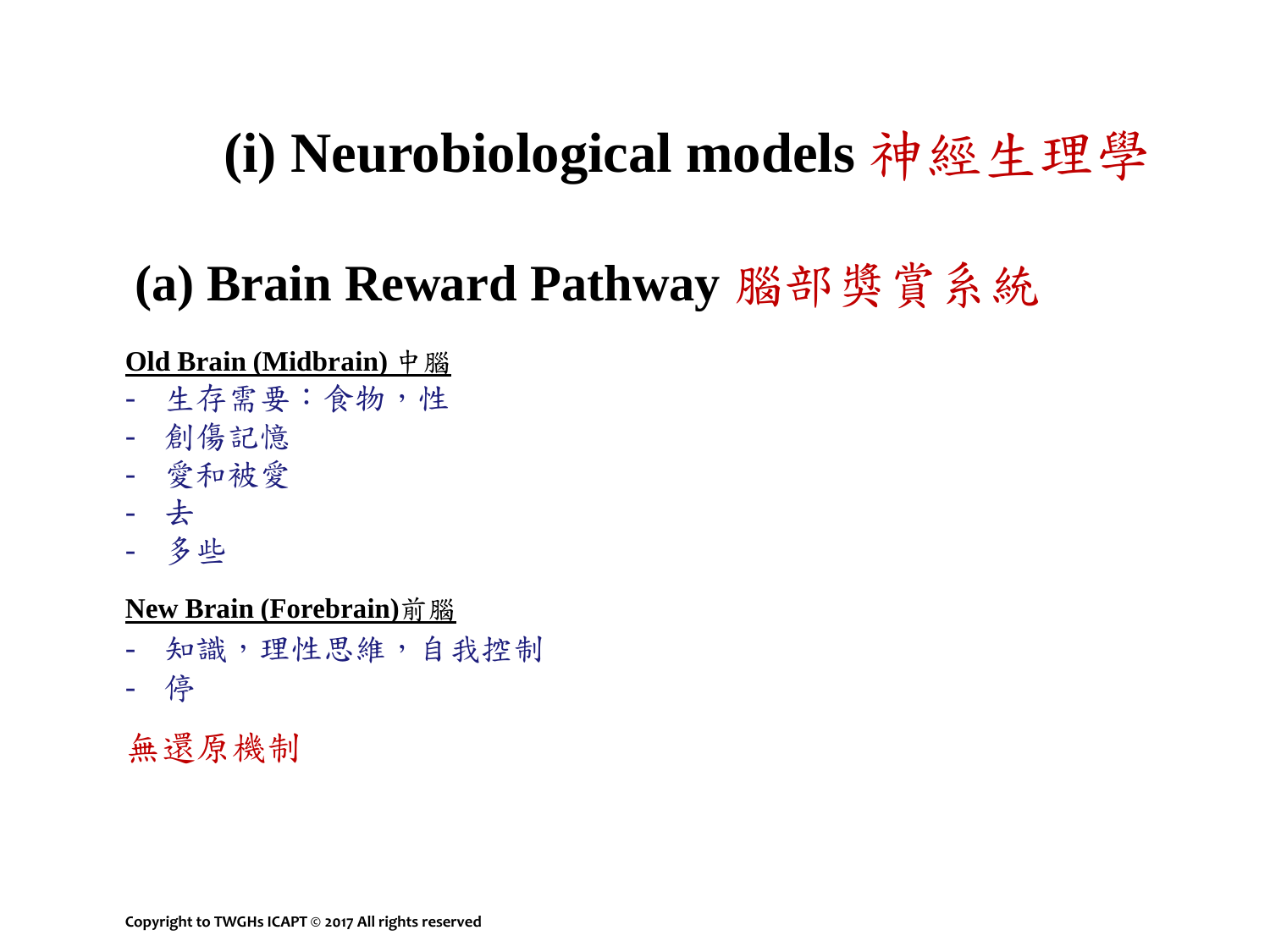### **(b)Why Teens Are More Prone to Addiction**

核伏核 nucleus accumbens 是我們大腦中的獎賞系統,會激勵 我們 繼續進行任何產生愉悅的行為,例如:食物、性行為等。 吸毒及所 有成癮行為會啟動及製造假象,令人繼續進行成癮行 為。而青少年 的大腦對成癮行為的反應比成年人更激烈,令他 們更渴望繼續參與 成癮行為。

Source: "Why Teens Are More Prone to Addiction, Mental Illness" By Jennifer Welsh, 2012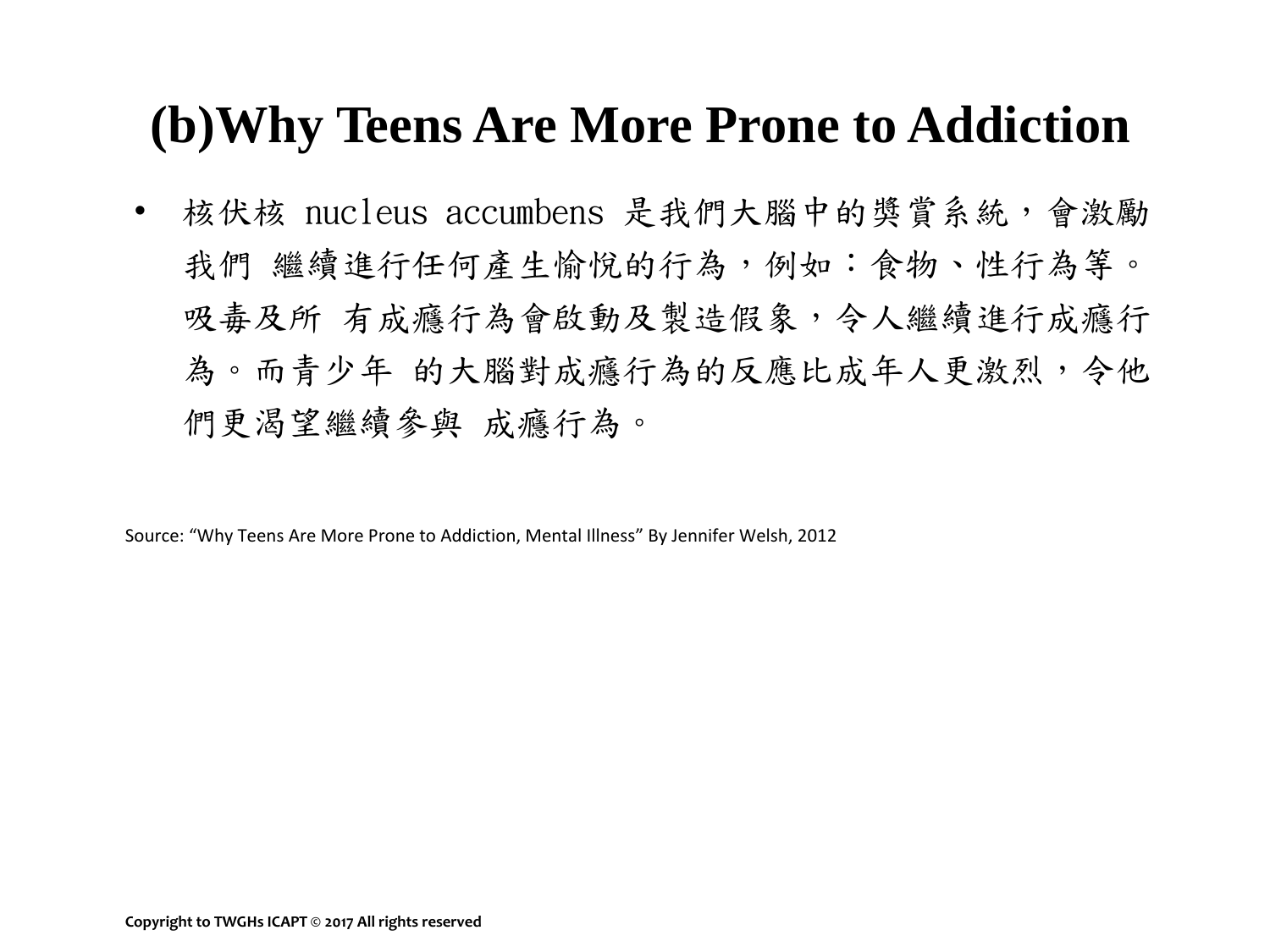### **(c) Dopamine Activity** 多巴胺

- 1. 成癮行為釋放大量多巴胺
- 2. 身體自動減少多巴胺的接收器,令我們感到枯燥 及苦悶
- 3. 增加成癮行為的程度減低不適感覺,令自己感到 快樂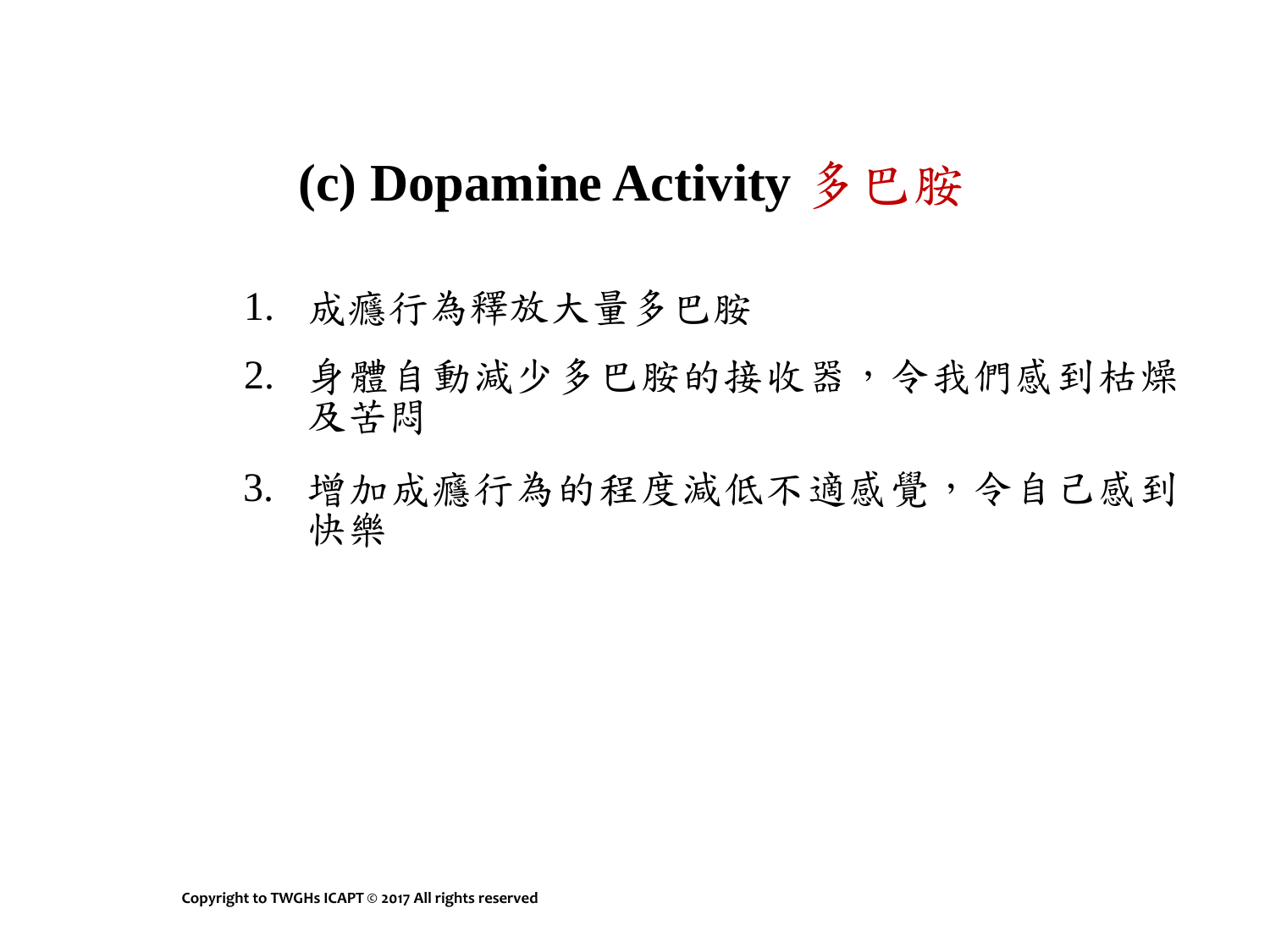### **(ii) Psycho-social aspects** 心理、社會環境因素

| 挑戰                 | 需要                    |  |  |
|--------------------|-----------------------|--|--|
| 感到力不從心、自尊感低、孤<br>單 | 被欣賞、被喜愛               |  |  |
| 同儕壓力、欺凌            | 被聆聽、被安慰、被認同           |  |  |
| 家庭壓力、衝突、家庭暴力       | 逃避難以忍受的感受、被聆聽、<br>被安慰 |  |  |
| 缺乏生命目標、感到困惑和空<br>虛 | 需要成就感和成功感             |  |  |
| 新鮮感、挑戰自我能力         | 新奇、刺激和滿足的經驗           |  |  |
| (繼續參與,增加危機)        |                       |  |  |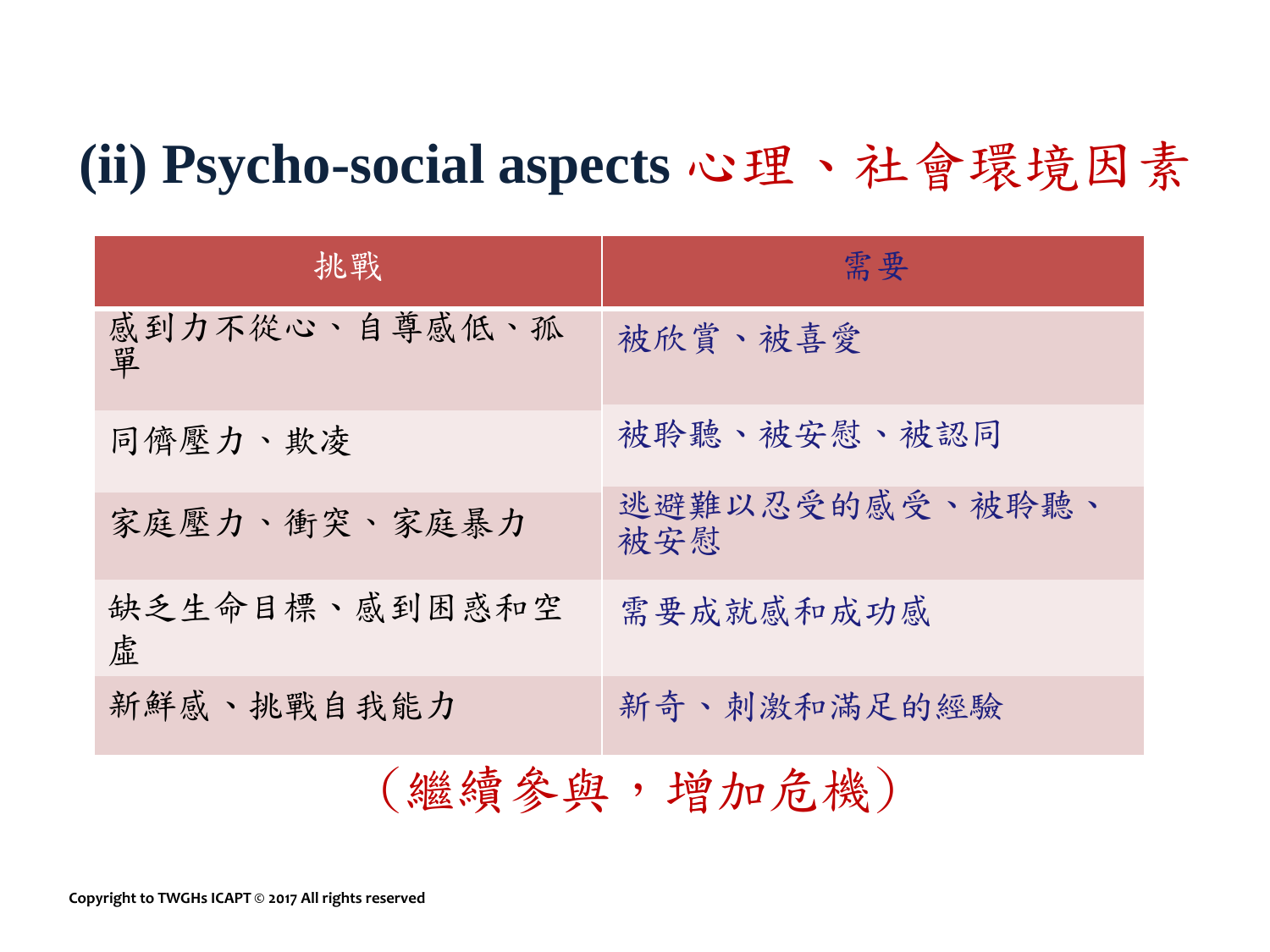## **5. Understanding the defensiveness** 了解抗拒

抗拒係正常的反應,大腦傾向回應使我們愉 悦的事物,而去抗拒使自己感到不舒服的 要求和事物。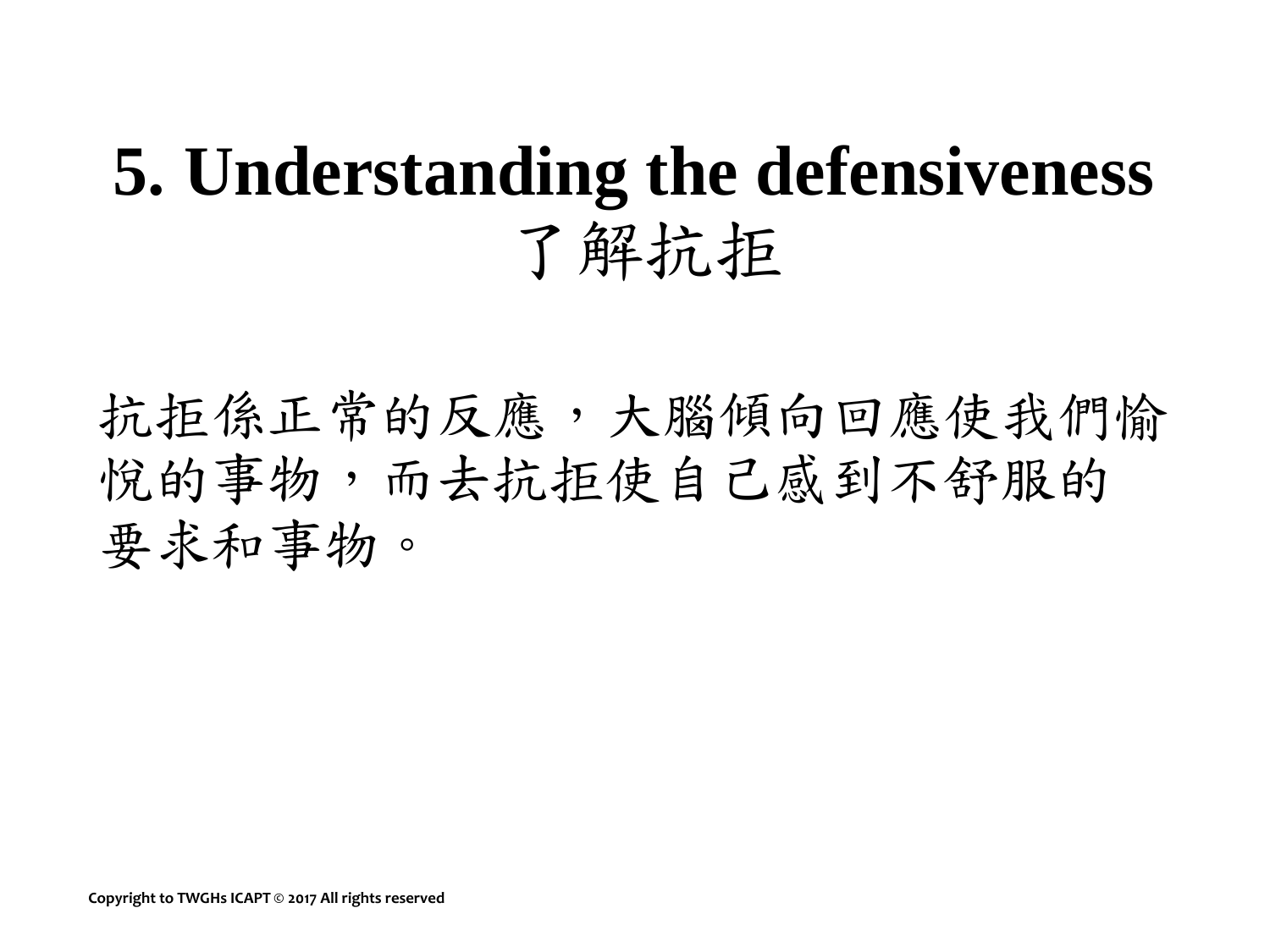### **Stages of change model** 改變模式

**Diclemente Prochaska 1982**

#### 青少年

老師/

家長

維持期

• 重建及維持健 康生活模式

行動期

- 嘗試以行動面對 及處理成癮問題
- 對成癮問題有深 入的反醒,個人 態度和價值觀開 始有改變

前思索期

- 享受從成癮行為而來的興奮、刺激或 成功感
- 對成癮行為所衍生的壞影響缺乏 認知
- 不主動求助,未有準備改變

思索期

• 開始意識到成癮行為在個人生活 各方面所衍生的壞影響但仍然未 有準備改變

#### 準備期

- 明白和接受改變成癮行為的 重要性和正面價值
- 開始計劃如何戒賭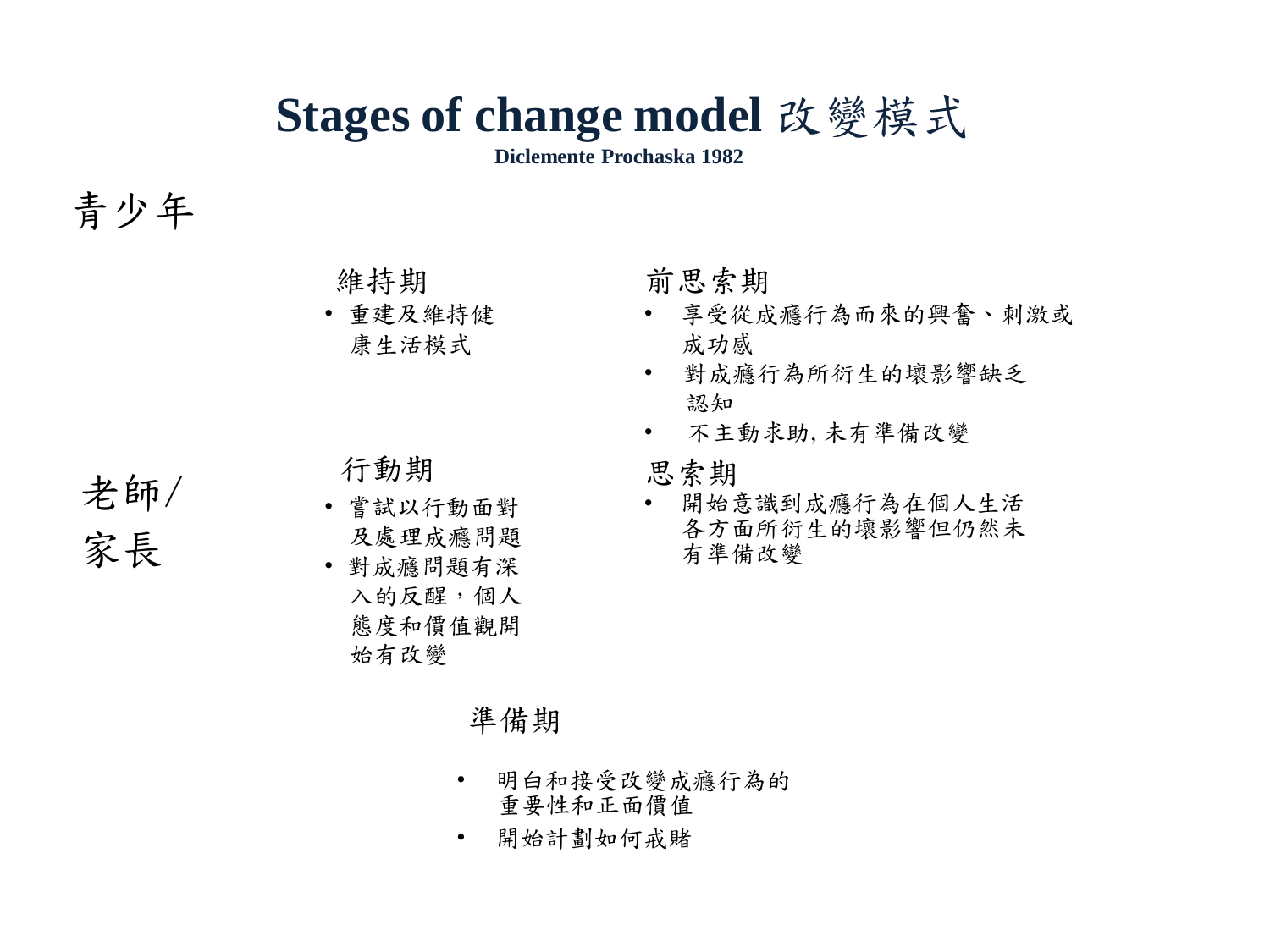# 6.預防青少年成癮問題 **GEAR** (裝備) 計劃

- (i) 提供足夠的引導 (**G**uidance)
- (ii) 建立人與人之間的親密感及歸屬感 (**E**motional Support / Attachment)
- (iii) 建立目標感成功感(**S**ense of **A**chievement)
- (iv) 增強抗逆力,減少不必要的壓力 (**R**esilience)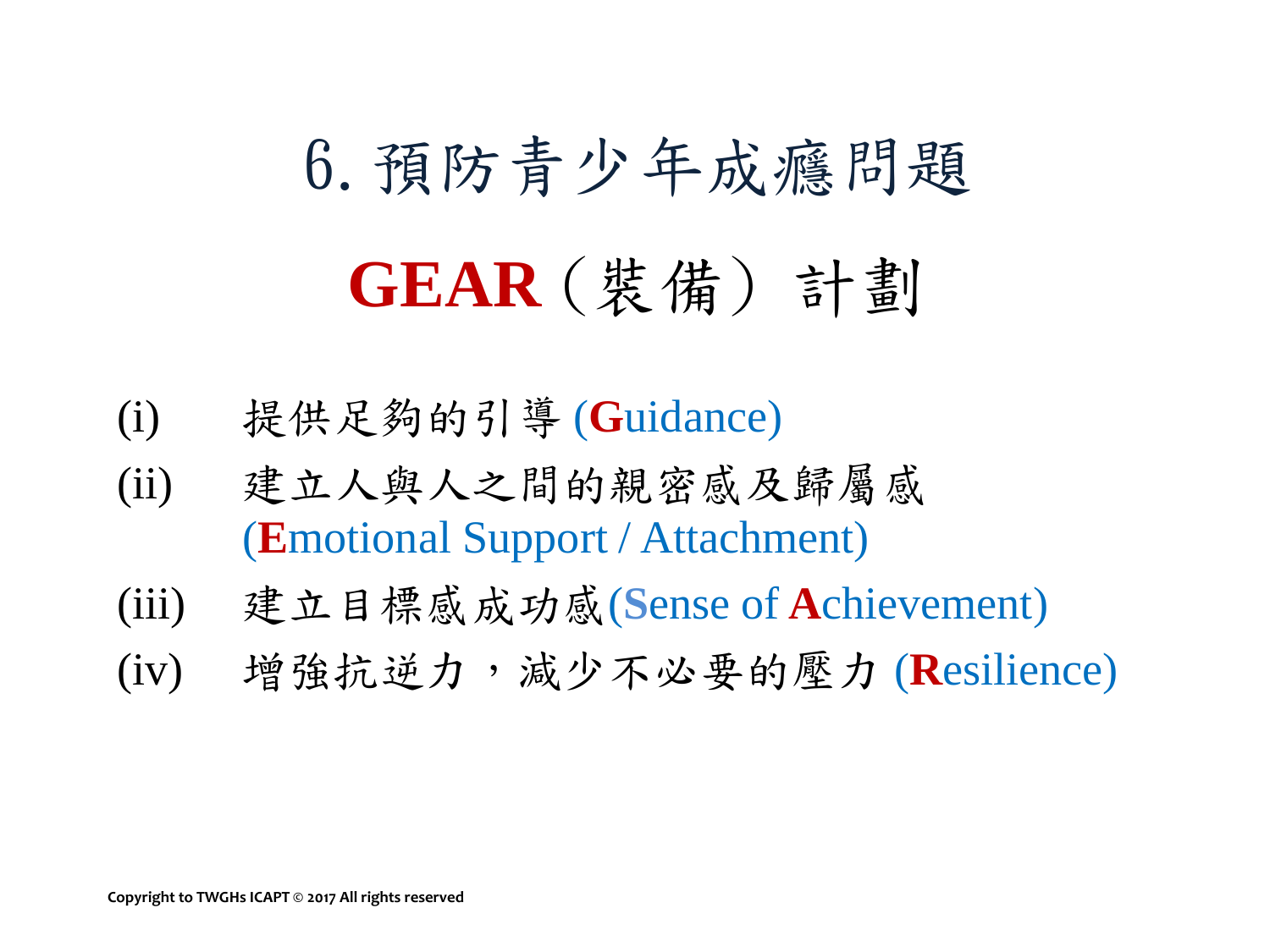### **Authoritarian(**專制**) vs. Authoritative(**權威**)**

**Authoritarian** 專制 強調服從、懲罰、強硬方式。孩童 應該聽從成年人的命令及不鼓勵有商討空間(Baumrind, 1989)。

**Authoritative** 權威 以理性和問題為本態度方式直接指示 孩童。鼓勵他們有獨立思考和回應合乎社會規範 (Baumrind, 1996)。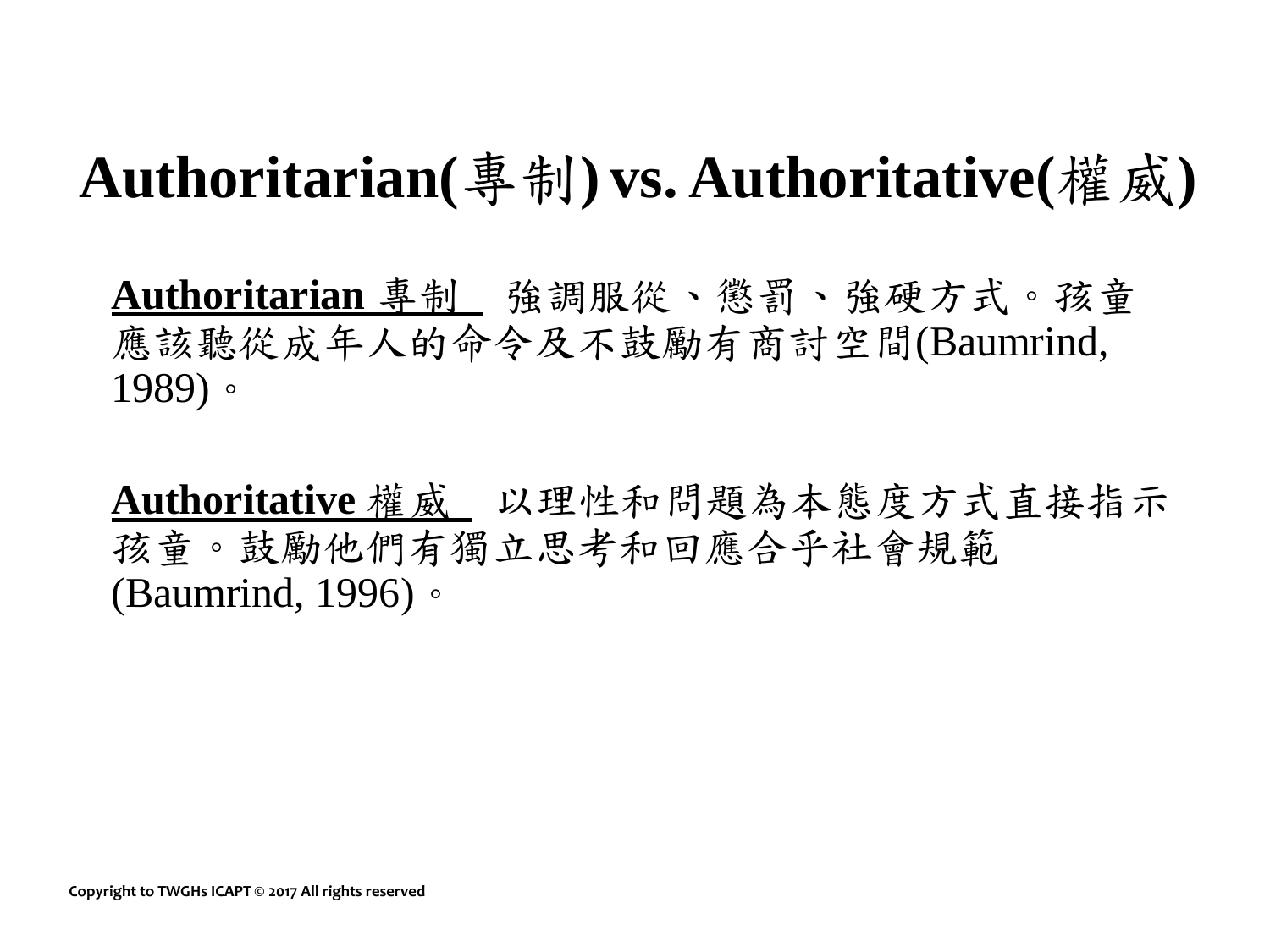### 建立人與人之間的親密感及歸屬感

### 腦部發展研究反映出在早期發展時的親密感及歸屬感, 會影響日後腦部有關與人之間的情緒功能發展 (Schore, 1994)。

### 因此,親密感及歸屬感是康復過程中 十分重要的元素。

#### 短片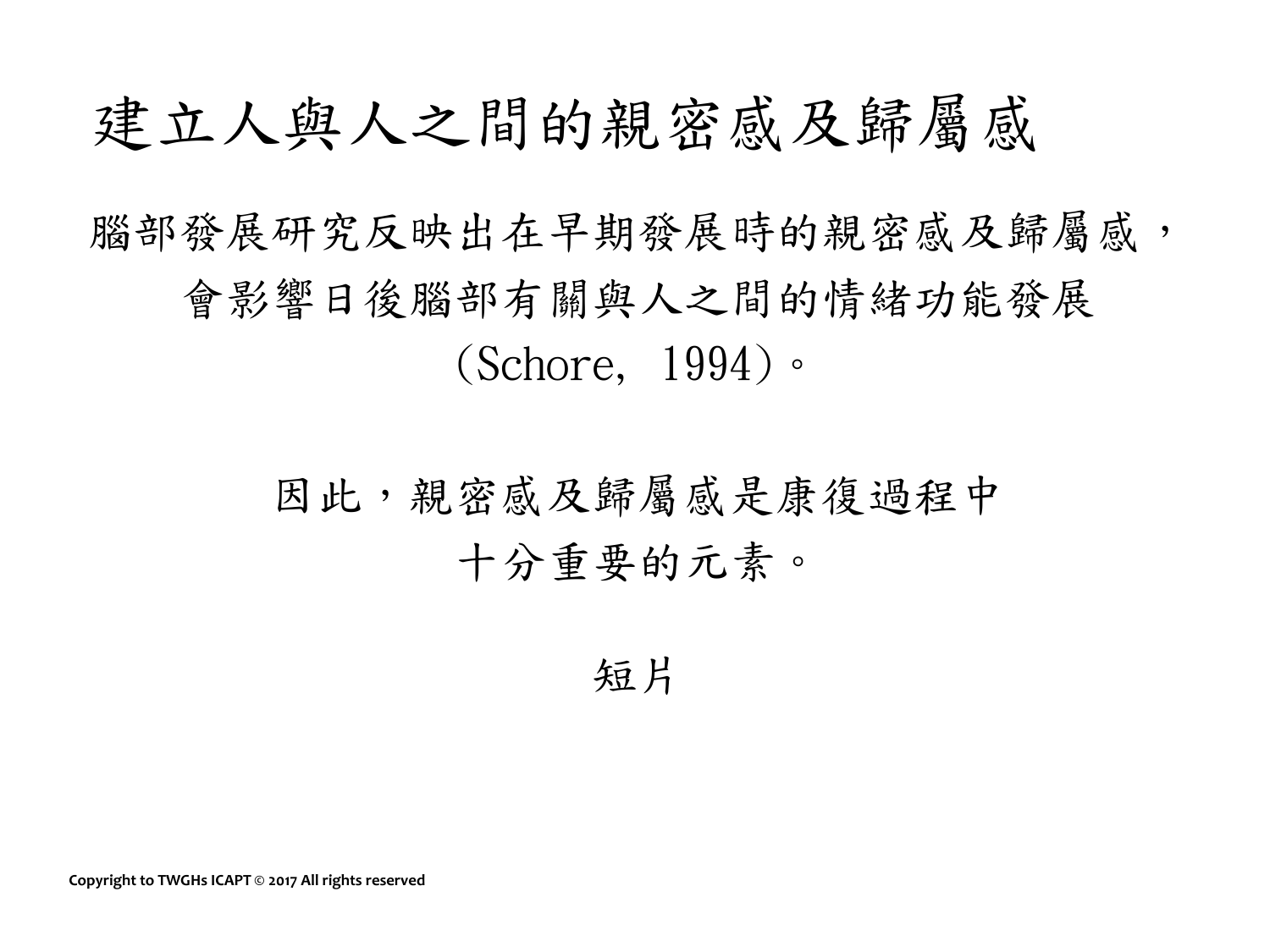### 壓力反應的種類

#### (1) Acute stress 急性壓力反應 影響

急性壓力反應是最常見的,來自剛經 歷或短期面對的事情,所帶來的過度 要求和所產生的壓力。短時間的急性 壓力反應讓人感到震撼和激動,但長 時間會讓人筋疲力盡。 情緒激動不穩、易怒、焦慮和抑鬱; 緊張性頭痛、背痛、肌肉緊張崩緊 內臟腸胃灼熱、胃酸、胃氣漲、腹瀉、 便秘

> 身體反應–高血壓、心跳快、手心出 汗、心悸、暈眩、偏頭痛、手腳凍、 呼吸短促、胸口痛

#### Source: American Psychological Association, 2017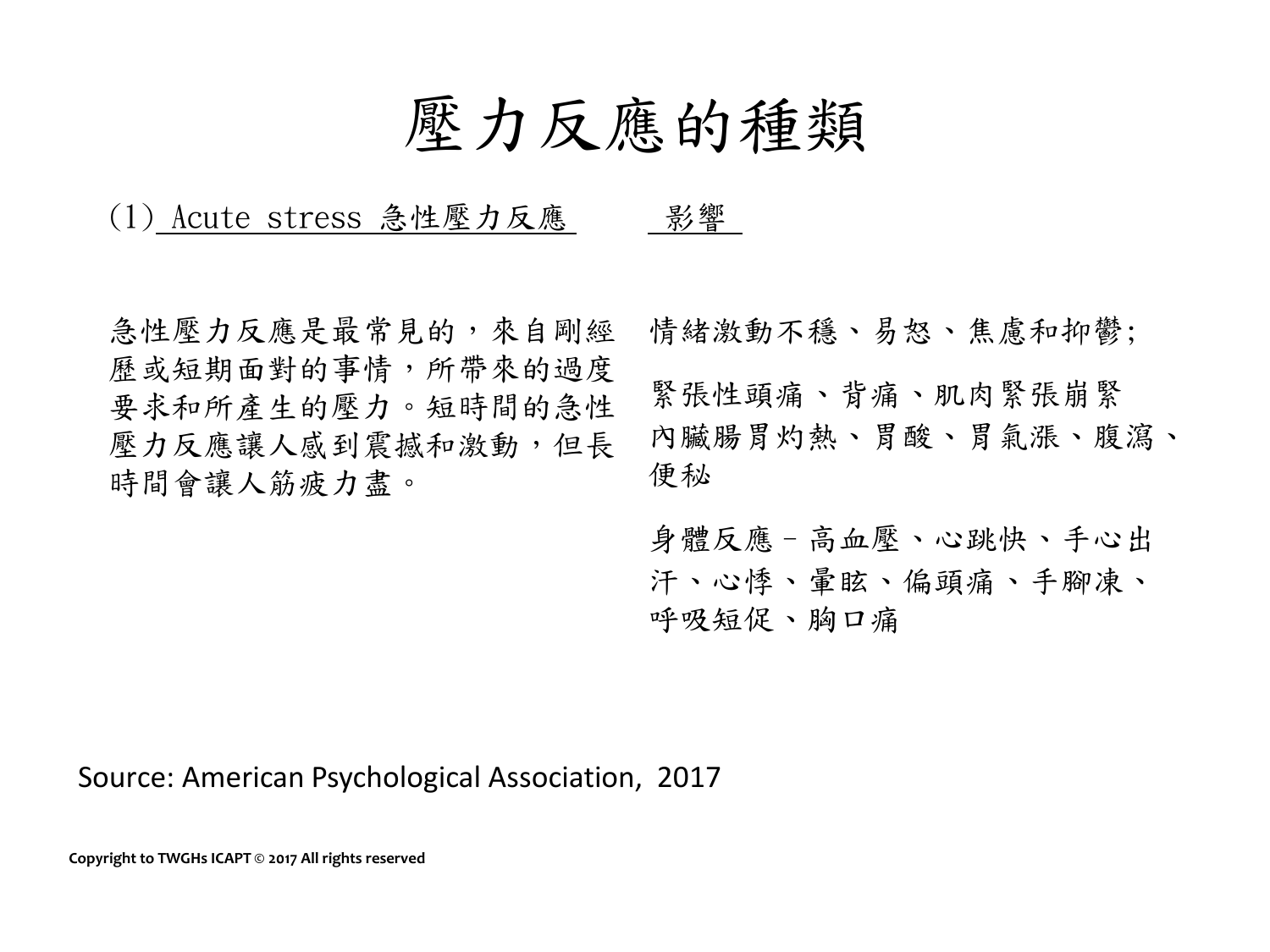### 壓力反應的種類

| (2) Chronic stress 慢性壓力反應                  | 影響                                                               |
|--------------------------------------------|------------------------------------------------------------------|
| 慢性壓力反應出現於人們長時間和持<br>續地活在一個對自己苛刻和滿有壓力       | 慢性壓力反應可能引致嚴重的健康問<br>題如中風、癌症等。甚至自我傷害、                             |
| 的環境內,對此環境感到不幸和絕望<br>認為苦無出路,甚至放棄尋找解決方<br>法。 | 暴力。慢性壓力反應的症狀處理方法<br>十分困難,因為長時間損耗身心,所以<br>需配合醫療、心理及行為治療和壓力管<br>理。 |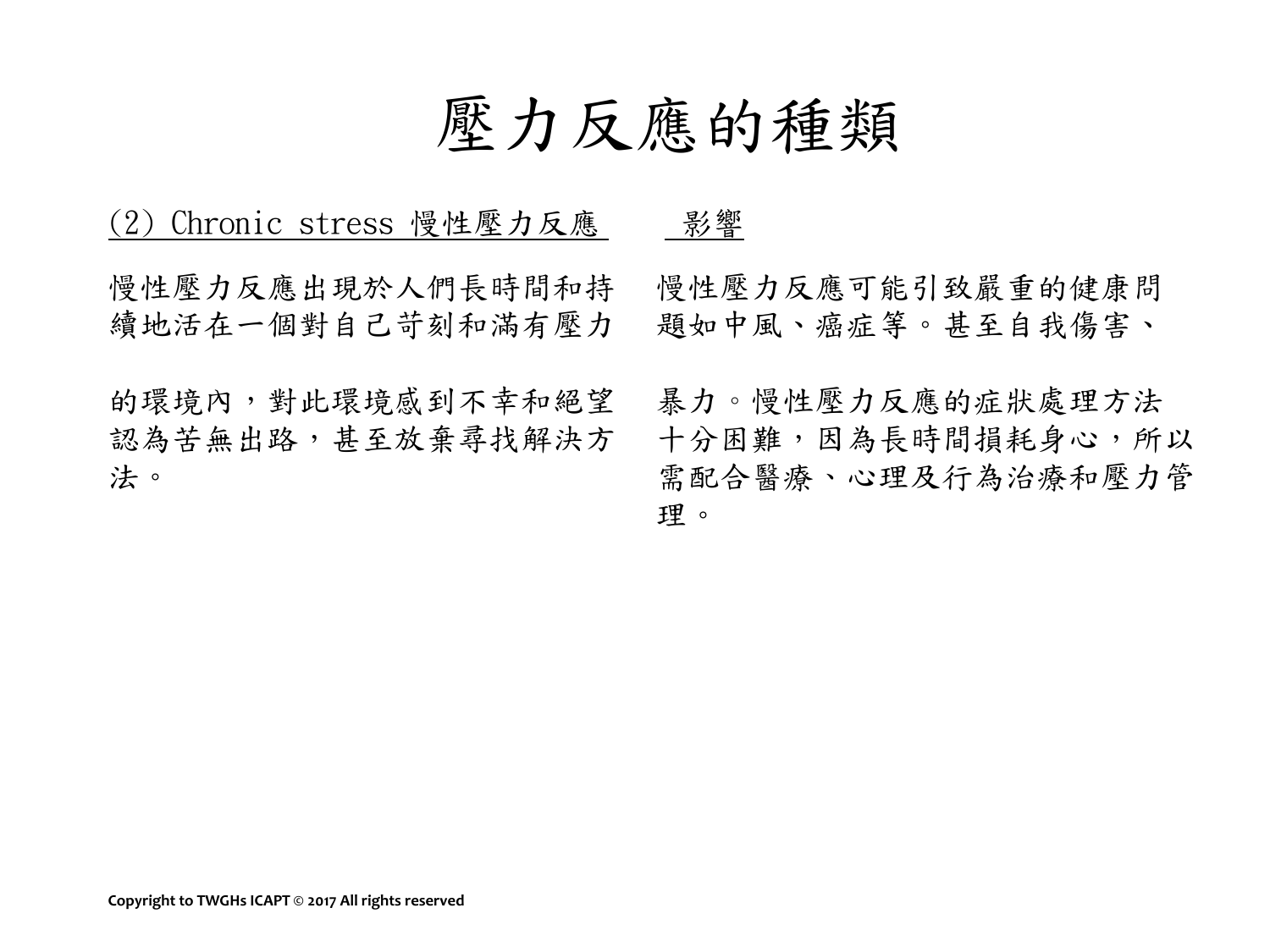### 有害的處理壓力方法

當人感到壓力時,會自然尋找方法讓自己感覺好一些。這些方法稱為 應變策略(coping strategy)。而有些處理方法雖能帶來較快的果效,卻 會帶來長期傷害,壓力亦會增加,這些方法稱為負面策略(negative strategy)。試想想有那些會帶來傷害的處理壓力方法:

- 欺凌行為
- 打鬥
- 逃學/離家出走
- 孤立自己/脫離群組
- 自我傷害
- 性行為
- 成癮行為:酒精、吸食毒品、吸煙、賭博、飲食失調等等

**Copyright to TWGHs ICAPT © 2017 All rights reserved**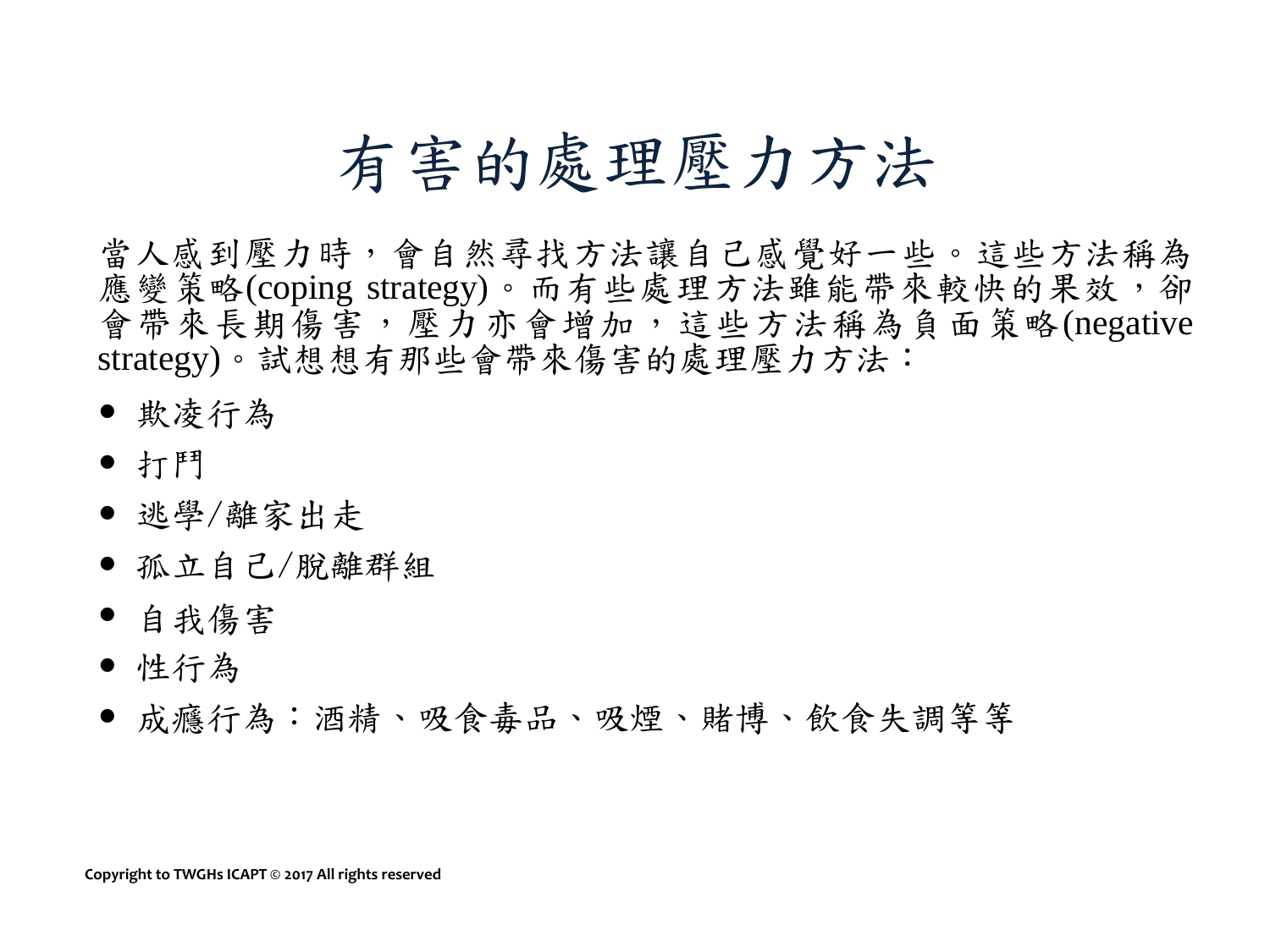### 有效處理壓力方法–家長教育

- 1. 接納自己不足,不用事事力求完美主義理性、有條理、有原則、有毅 力、非常負責任、能夠自我控制。注重細節,希望提高生產率。慣于 激勵他人提升自己,變得更加有效和條理性,所以對自己及他人會變 得過于批判。不喜歡浪費時間和粗心,可能會變得無論大小事情都去 插手,有時會做出令人洩氣的批評。
- 2. 對子女合理要求
- 3. 增加抗壓的本錢
	- 健康飲食
	- 足夠的睡眠
	- 運動
	- 與家人/朋友甜蜜時光
	- 建立避難所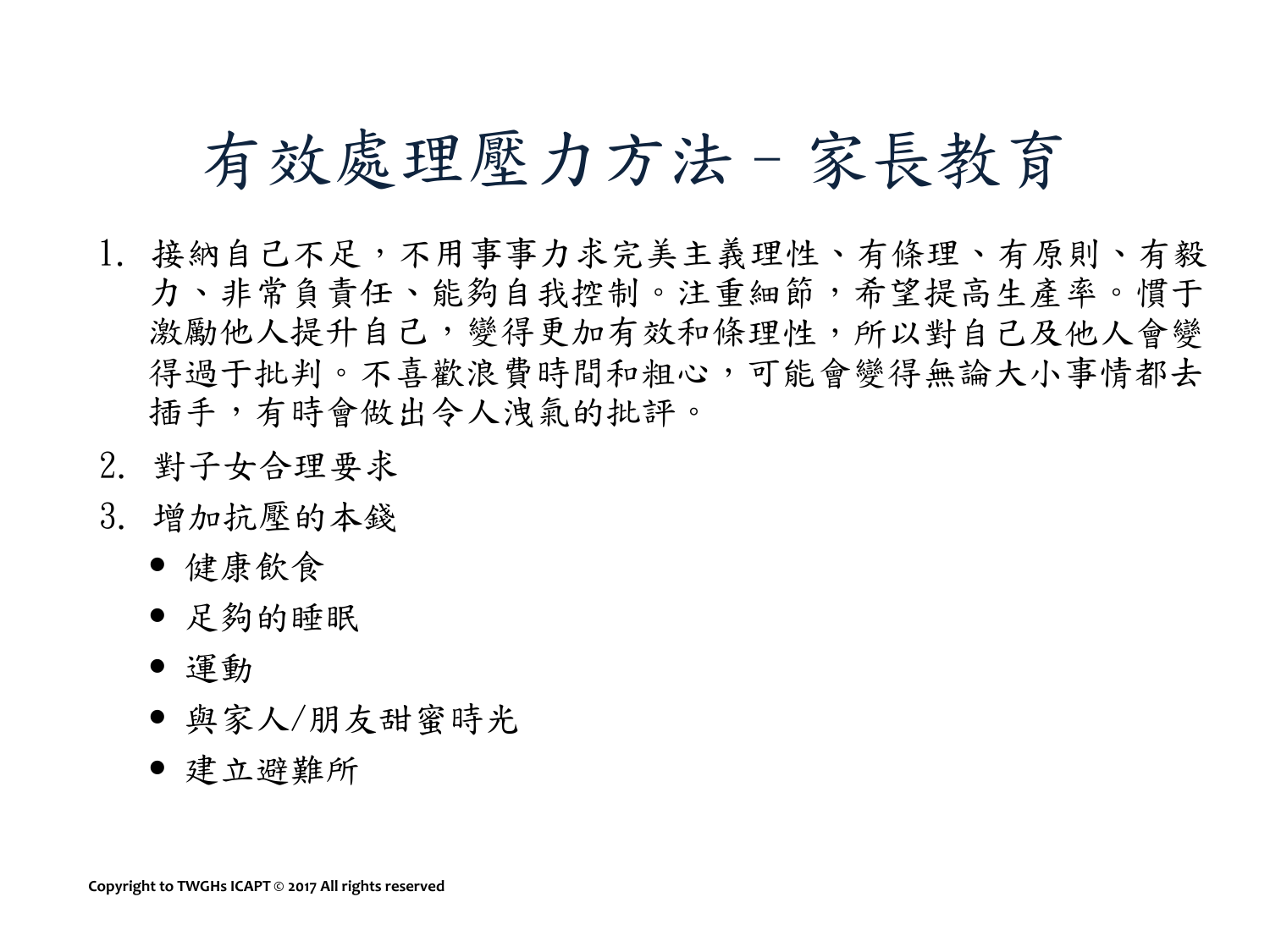### 有效處理壓力方法-學生計劃

- 1. 認識壓力 思維上的改變
- 2. 認識壓力與成癮問題的關係
- 3. 增加抗壓的本錢
	- 健康飲食
	- 足夠的睡眠
	- 運動
	- 與家人/朋友甜蜜時光
	- 建立避難所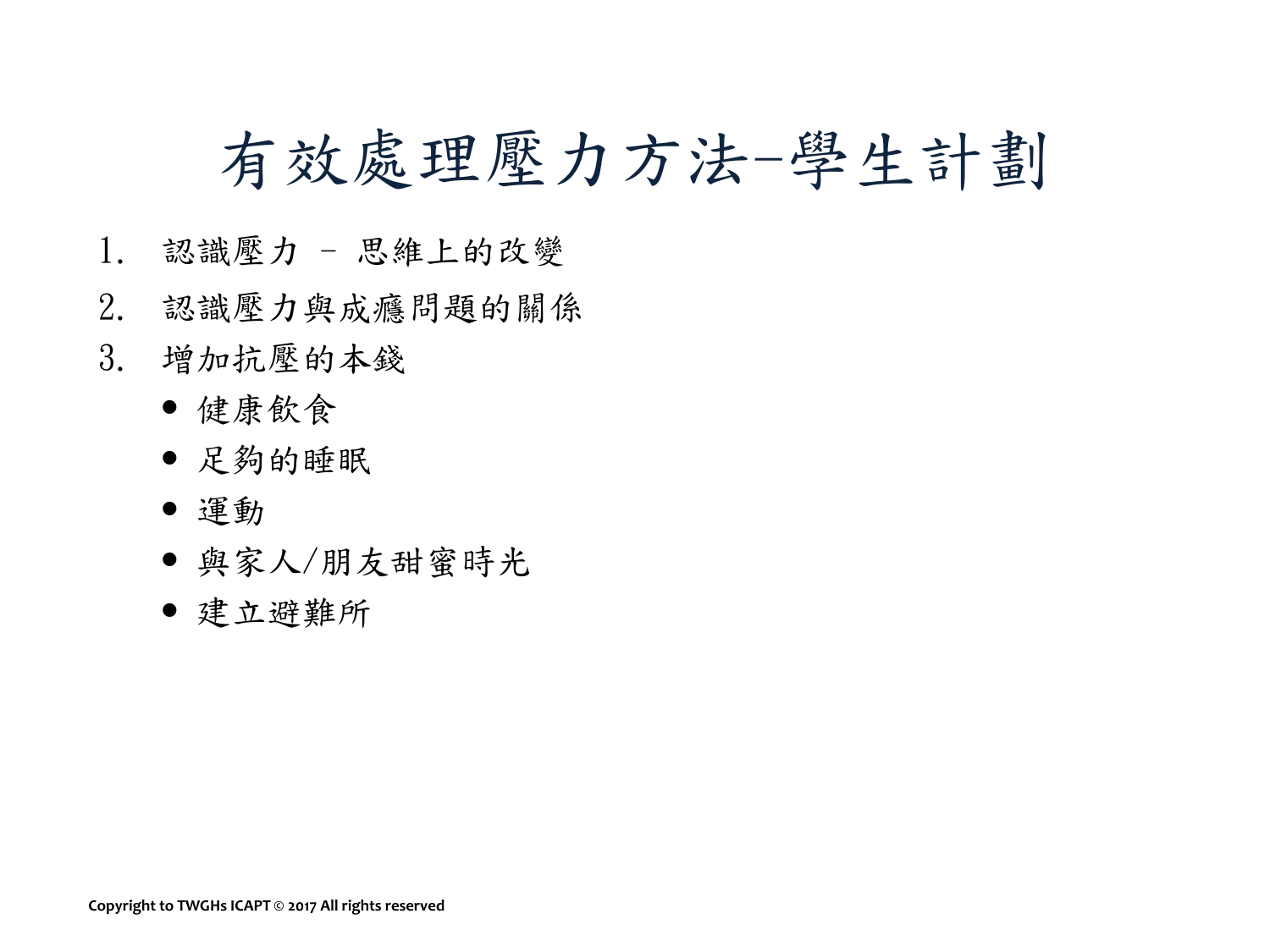建議

提供劃一預防青少年成癮的教育計劃 加強家長教育 加強對老師及社工的專業培訓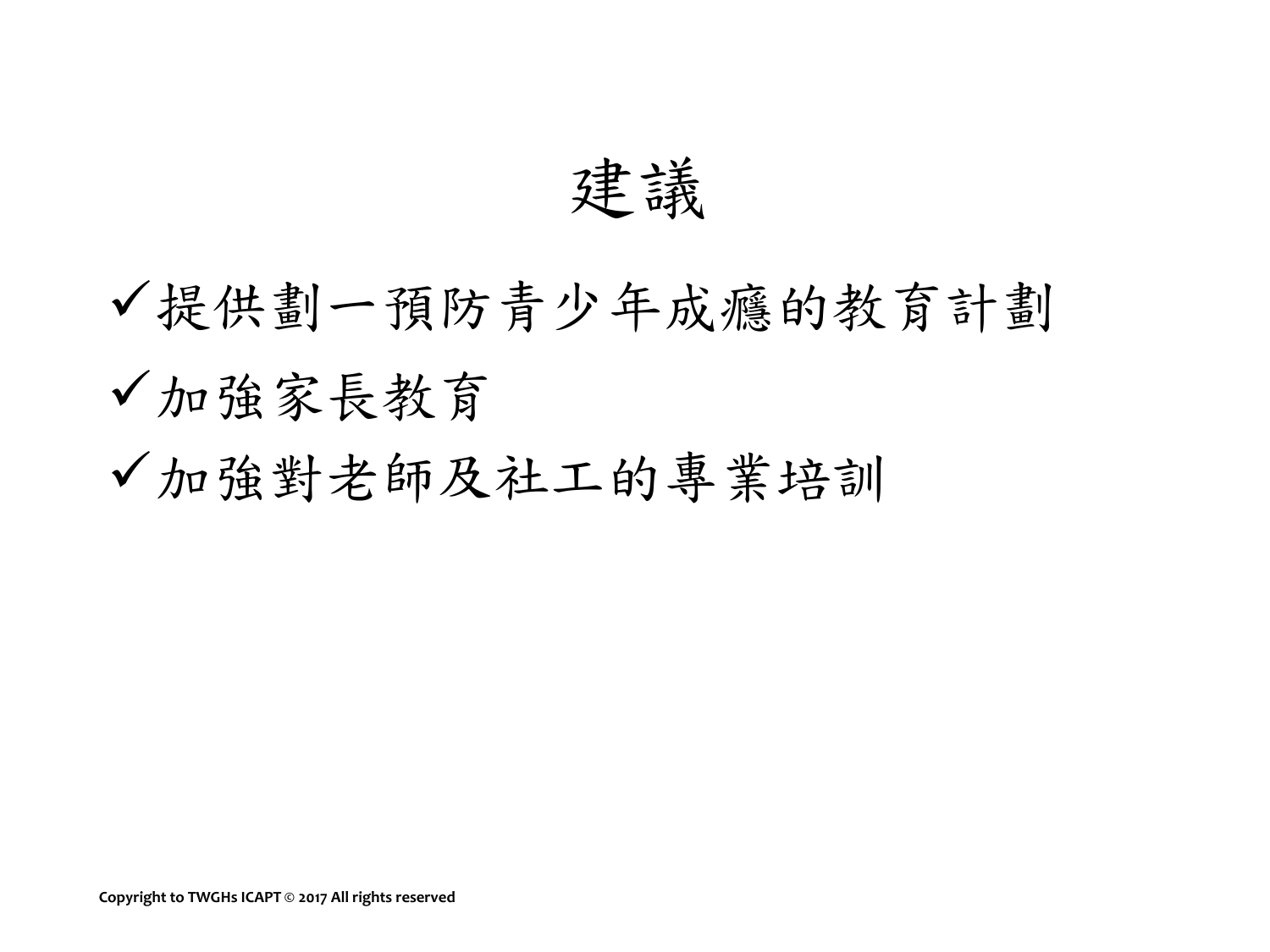## **How do we respond when found out students smoking and drinking?**

- 1. Setting the groundwork aims (not punishment focused), confidentiality, etc.
- 2. Explore underlying reasons for smoking and drinking
	- Curiosity?
	- Escape / Coping expectations, pressures, peers, family?
	- Peer pressure
	- Addiction
- 3. Acknowledge underlying needs
- 4. Possible outcomes (change based)
	- Psycho education risks of addictive behaviour
	- Alternative ways of meeting the underlying needs
	- Referrals to counselling
	- Warning (avoid punishment)
	- Punishment (always accompany with 洗底)
- 3. Follow up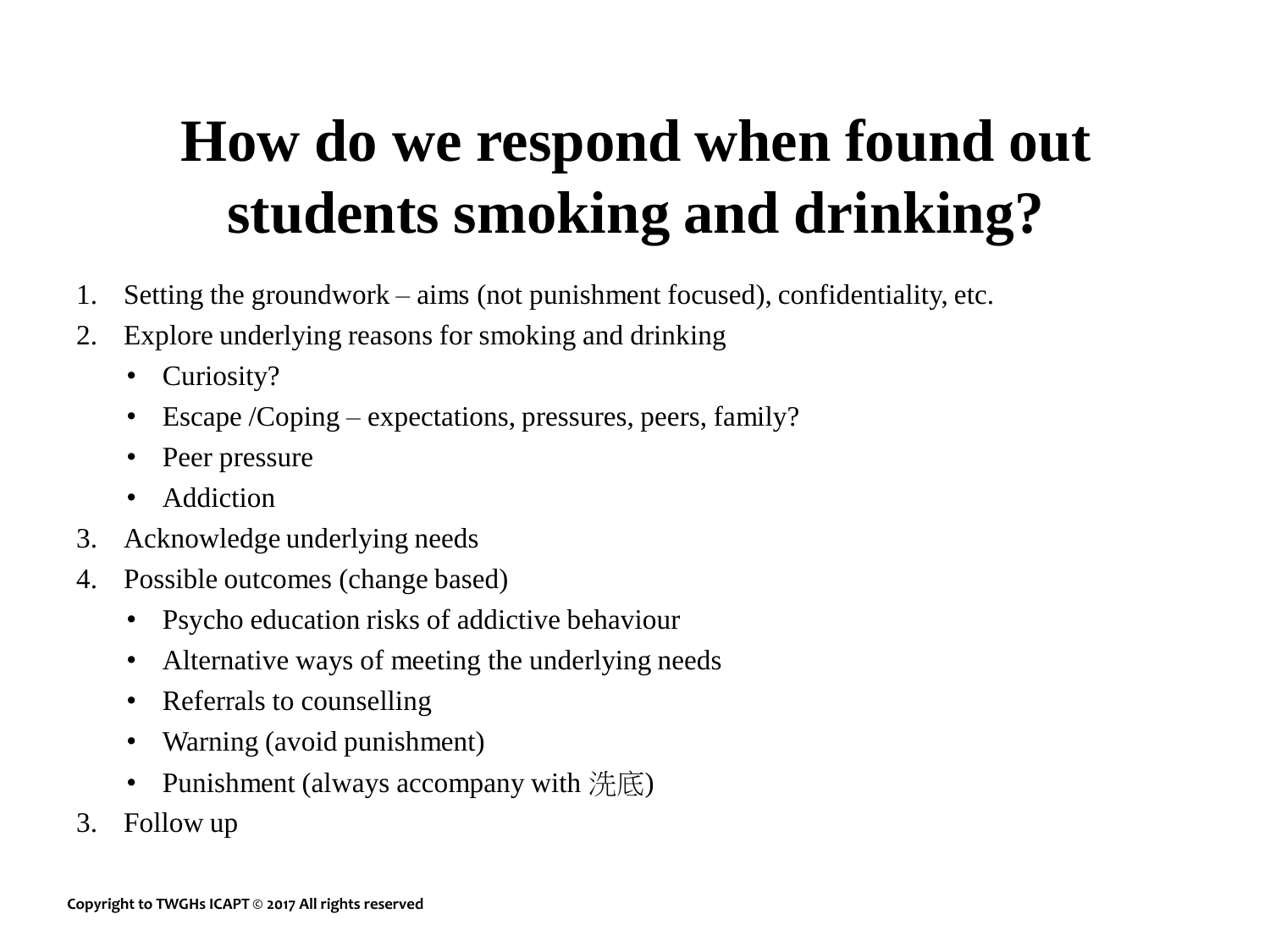# **Motivational Interviewing**

### 動機式訪談法

#### **MI** 的基本精神

- Partnership 伙伴的關系
- Acceptance 接納
- Evocation 喚起/啟發
- Compassion 至誠為人

每次面見學生用 **20%**時間用作關係建立 (20% Rule, Rollnick, 2012)

### 多用反映 **(Reflection)** 和 肯定 **(Affirming)**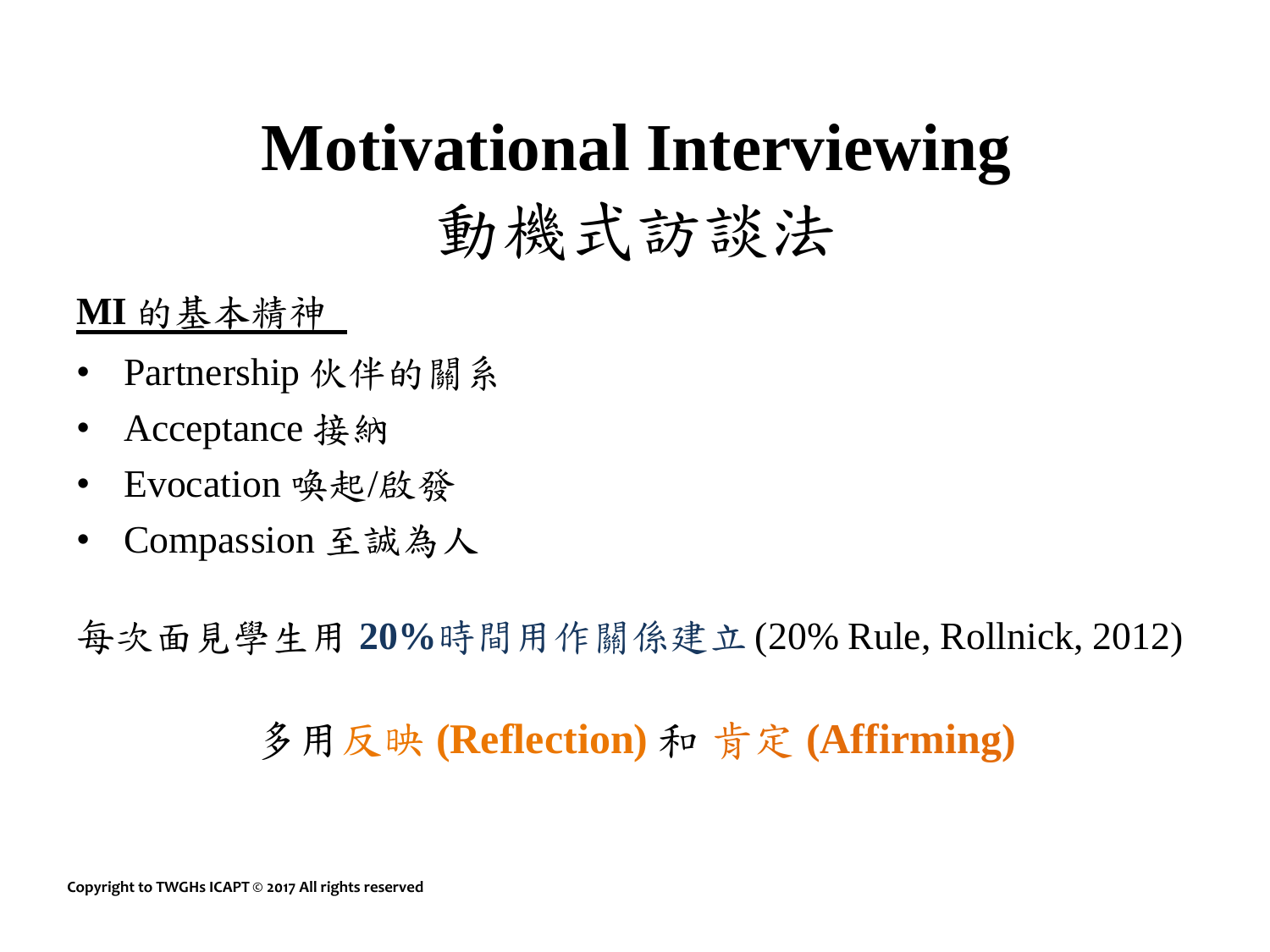## **Reflective listening**

- 小明:「死啦,今晚要同媽咪講我考試得 2 科合格 。」
- 老師:「你好擔心要同媽咪講你考試的成績 。你擔心什麼事會發生呢?」
- 小明:「我擔心媽媽會大發脾氣收咗我架手機 」。
- 老師:「你擔心因為你考試的成績令到你冇手機用,如果真係冇手機用 , 對你的影響是什麼 ?」
- 小明 : 「我應承咗班 friend 今晚一齊決戰 ,死啦 ,比阿媽收咗部手機今 」 |晩就打唔到|機啦!」
- 老師:「如果你今晚打唔到機會發生什麼事呢?」
- 小明:「我班 friend 一定鬧爆我,我好面 lo。」
- 老師:「 所以你唔想係班 friend 面前瘀,你其實想有個好的形象,你最想人 地點看你?」…